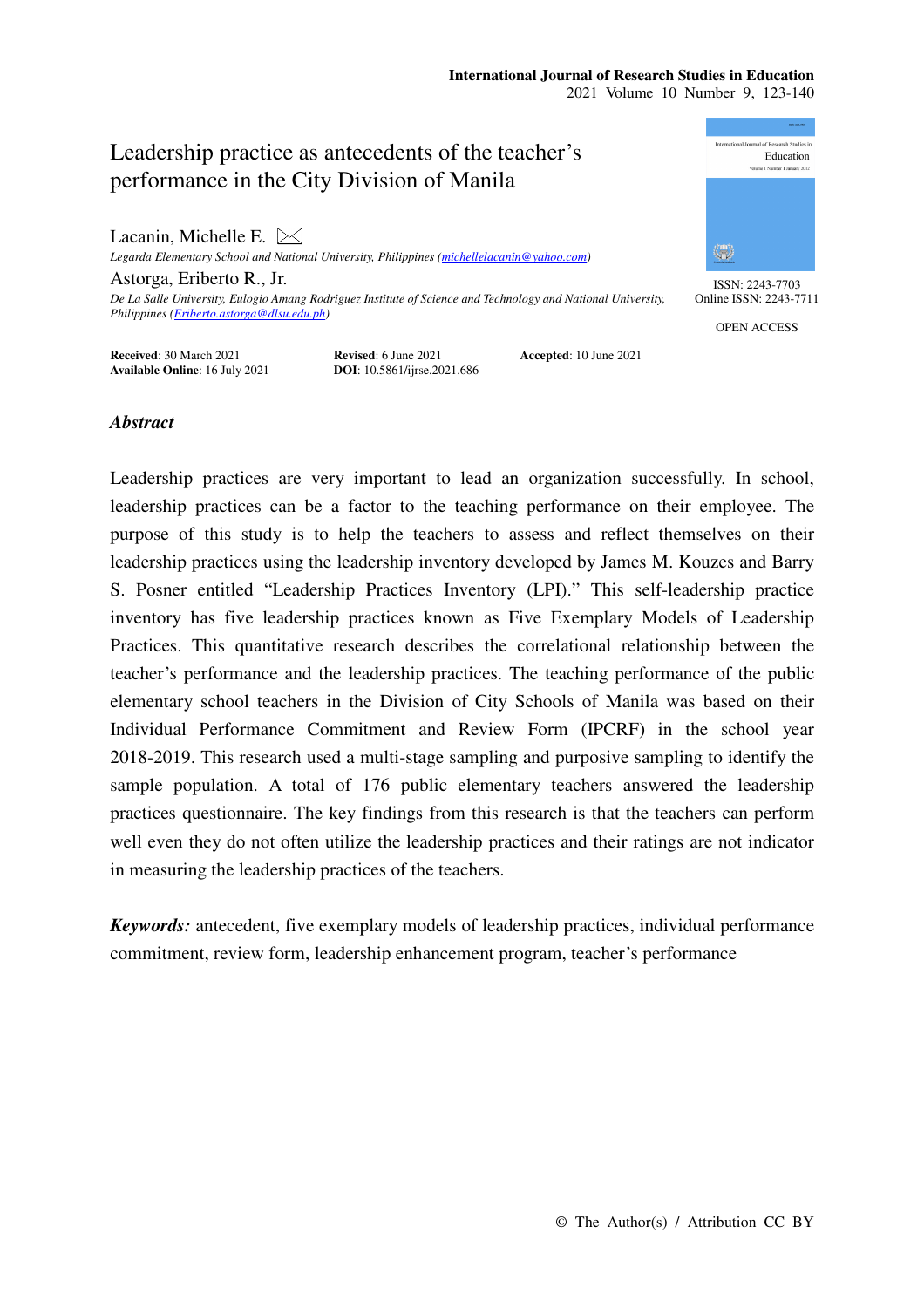# **Leadership practice as antecedents of the teacher's performance in the City Division of Manila**

#### **1. Introduction**

Every organization has a leader who will and can lead the organization to attain and achieve its mission, vision and goal. The effectiveness and efficiency of the leader are needed to accomplish the common goal of the whole organization. In school, it needs a leader who will develop and improve the quality of education given to the students; and who will guide, inspire and motivate his or her co-workers. A good leadership equals a successful organization. But before a leader leads other; he must assess himself on his leadership practices. It is difficult to lead an organization because of the differences within the community: personalities, behaviors and values that they believed in. They must first believe in themselves that they can lead others and they can also lead themselves. Analyzing and understanding oneself is very important. It helps you as a leader to know your worth and the goal that you want to achieve. As a leader, knowing yourself and accepting yourself are very essential to lead others, it includes personal assessment and reflection to know the strengths and weaknesses of you. And in this process, the people around the leader, who knows them well, who interacts with them personally, and who supports them, as a leader, are needed in their self-discovery and self-awareness. These people will help the leader by giving and providing them honest insights and feedback for the improvement and effectiveness as a leader (Kouzes & Posner, 2013).

A leader can connect, approach, influence, inform others. It is hard to achieve the goal of an organization without the help of others. A leader must know how to interact with people; how to be reachable and approachable to others. These people are very important to reach the common goal. Trust and the feeling of belongingness and love are needed to an organization so that they will perform well and respect you as their leader. In addition, a leader can inspire and motivate others to do things right and make things right. Being a leader, he or she must influence his or her people. He manages and leads others effectively and efficiently. Every leader has values that they believe in. They have different styles in leading others and the organization. These styles can affect the whole system and management of the organization (Nanjundeswaraswamy & Swamy, 2014). For example, a leader must be ethical and emotional for them to gain respect and care for his or her people. Leadership is all about learning, from followers as well as others in leadership roles. Leaders should show a profound respect for the worth of every individual they encounter, and should integrate this practice into daily communication with fellow stakeholders. The results are likely to be positive for everyone involved.

And now, that the world changes very fast, new technologies are continuously invented and a lot of innovations are currently spreading out. These innovations are a big help to develop and improve different aspects of life especially in education. It progresses and enhances the quality of education that is needed today. Educational leaders must adapt these changes in terms of their leadership styles and practices (Rouse, 2005). The leadership practices must meet the needs of today's world to produce globally competitive students. And because of this, leaders must know their strengths and weaknesses for them to create leadership practices that are effective and ethical to suit the needs and fit the demands of the organization and also the students.

This study focuses on the relationship of the leadership practices of the teacher's antecedents to their teaching performance. The researcher is motivated to do this study to know and find ways to improve and develop the teachers' leadership practices. They will assess their leadership practices to develop and know more about their leadership; if it is suited to the people around them or not, and how it affects its teaching performance. The teachers play an important role in the teaching and learning process inside the school and also the success of the students. They are the ones who develop and influence the young minds of the students to face real life after school. Therefore, they must know the strengths and weaknesses of their leadership practices for them to provide the quality and effective education to the students. It is sought to answer the following questions: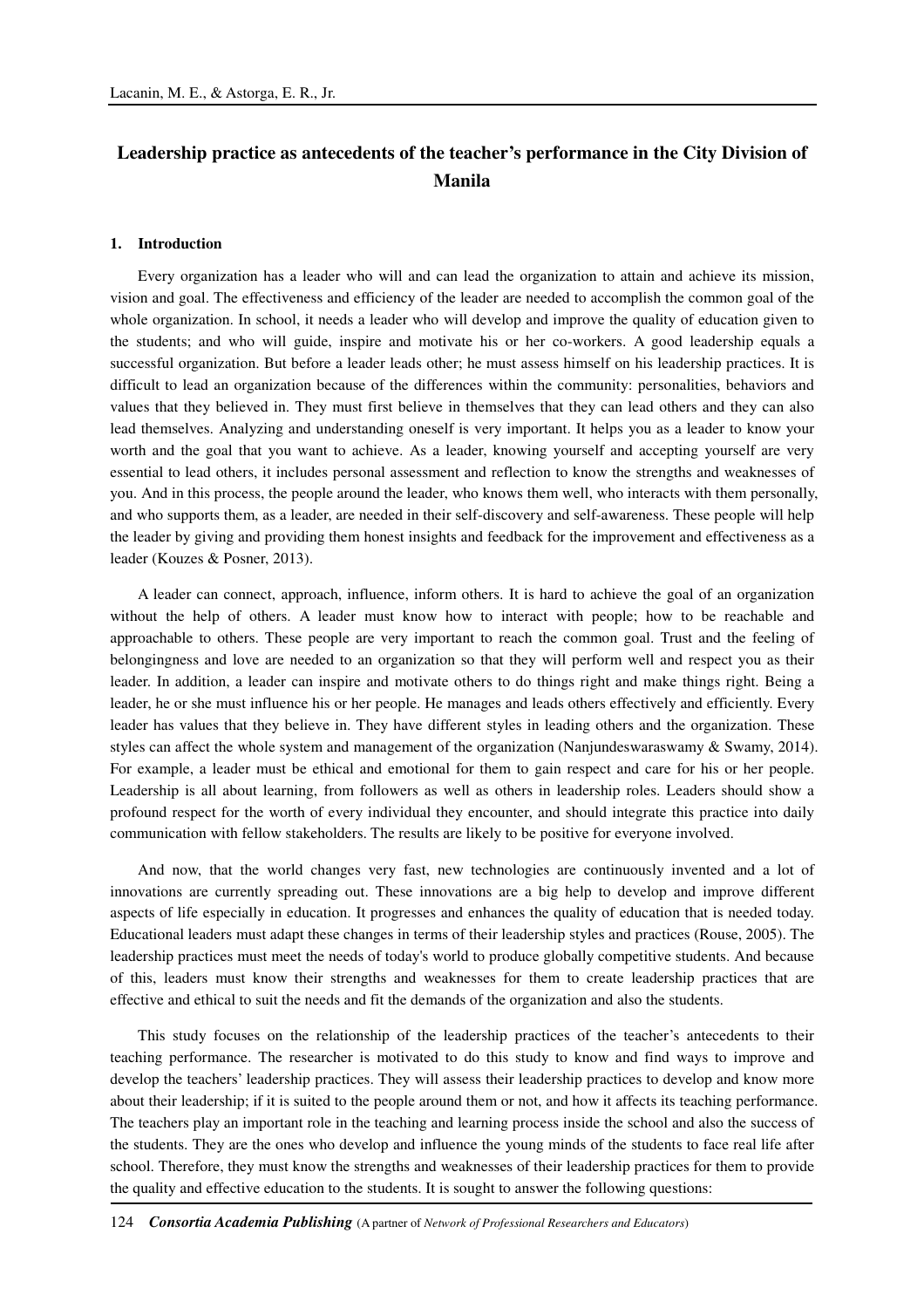- $\triangleright$  What is the teacher's performance based on the Individual Performance Commitment Form (IPCRF) for School Year 2017-2018?
- How do the leadership practices of the teachers describe using the Five Practices of Exemplary Leadership Model?
- $\triangleright$  What significant relation exists between the Five Practices of Exemplary Leadership Model and teaching performance?
- $\triangleright$  Based on the findings of the study, what leadership enhancement program may be recommended to improve the leadership practices of the teachers.

### **2. Literature Review**

#### *2.1 Leadership Practices*

Being a leader in a group has a lot of responsibility especially in a school wherein so many people, teachers, students, parents and others needed to manage and lead. Schools continuously provide a quality education to all and because of that, it needs to become a good learning organization. The leadership effectiveness depends on how the leader influences the organization. The school leaders play an important role in the development of an organization. To achieve this, recruitment, development and retention of teachers and the students' outcome must be strengthened by the school leaders. To make this happen, there are factors to be considered such as teacher's satisfaction, school effectiveness, improvement, capacity, teacher leadership, distributive leadership, organizational learning and development (Mulford, 2003).

An effective school leader must consider the school and its people not only his personal interests and wants. The consideration of the whole stakeholders in all the decisions and actions that needs to be addressed is very important to make the school work harmoniously. The feeling of valued and belongingness in an organization can make people give their trust and loyalty to the organization. Knowing that they can share and contribute to the organization, they will remain and give their service to the school. Leadership is all about learning, from followers as well as others in leadership roles. Leaders should show a profound respect for the worth of every individual they encounter, and should integrate this practice into daily communication with fellow stakeholders. The results are likely to be positive for everyone involved.

Many teachers can become a leader. To become one of the teacher leaders, a wide range of roles must be considered to achieve and support the school and student success. Some of these are: (a) resource provider helps by sharing instructional materials; (b) instructional specialist helps in implementing effective teaching strategies; (c) curriculum specialist lead teachers to agree on standards, follow the adopted curriculum, use common pacing charts and develop shared assessment; (d) classroom supporter help in implementing new ideas to other teachers; (e) learning facilitator share and give facilitating professional learning opportunities among staff members; (f) mentor serves as a role model, acclimate and advise new teachers about instruction, curriculum, procedure, practices and more; (g) school leader serves and shares responsibilities for the success of the school; (h) data coach to use and share the information to strengthen instruction; (i) catalyst for change; and (j) learner who continuously improve and learn his or her learning and use it to help all students achieve. (Harrison and Killion, 2007).

### *2.2 Five Practices of Exemplary Leadership Model*

Kouzes and Posner (2003), collected thousands of stories from the leadership experiences of the people from different places. Regardless of their differences in terms of their culture, gender, age and other factors, they have common leadership practices when they are at their personal best. These personal best leadership stories showed a similar pattern of behavior, and these are the five leadership practices that are common to all of them: Model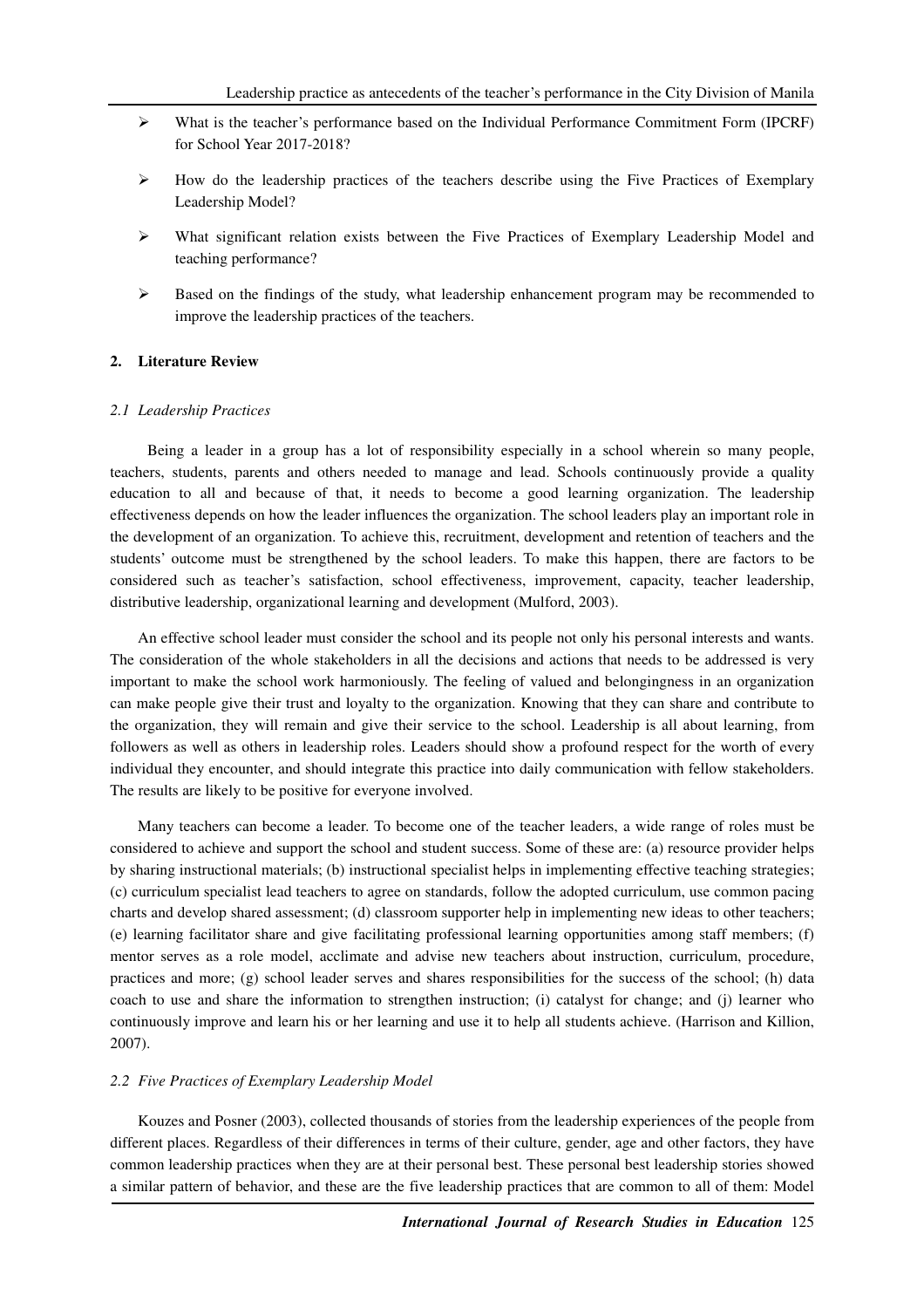the Way, inspire a Shared Vision, Challenge the Process, Enable Others to Act and encourage the Heart.

After three decades, the Five Practices of Exemplary Leadership Model continues proving its effectiveness in assessing the leadership practices of individuals, teams and organizations. These leadership practices are easy to learn and can be taught by anyone who wants to lead and accept the idea of leading others. The ongoing studies consistently confirm that Leadership Practices Inventory (LPI), one of the most widely used leadership assessment instruments, and the Five Leadership Practices are related to assess the effectiveness of the leaders and their commitment to leading others.

*Model the Way -* Leaders create standards to perform and be excellence in leading others and set examples for others to follow the way. They must model the expected behavior or standard to others if they want to gain commitment and respect from them. They must clarify values and behavior and be clear in guiding these principles (Kouzes and Posner, 2003).

*Inspire a Shared Vision - Leaders have a vision or goals that they want to achieve for their organization. They* have faith in these visions and believe that they can make extraordinary things happen. They enlist others in their common vision.

*Challenge the Process -* Leaders find ways and opportunities to change, improve, innovate and grow the status quo of the organization. To achieve this, they must experiment and take risks and welcome challenges (Kouzes and Posner, 2003). They must also accept the mistakes and disappointments while taking the risks and challenges. Leaders must not be afraid and openly admit that they made mistakes (Graybeal, 2015).

*Enables Others to Act -* In an organization, team effort and collaboration is required to achieve greatness. Leaders could not achieve the goals alone; they need the involvement of others. They must build trust and involve others in making decisions and make each person feel belonging and love. He lets and trusts others to accomplish the work.

*Encourage the Heart -* Leaders must recognize the contribution of others in achieving their vision. It is very hard, exhausting and frustrating for the organization to be on top. And the leader cannot do this alone without the help of his member. A leader must believe in the abilities and talents of others, appreciate and acknowledge the accomplishments they have done to the organization.

### *2.3 Teacher's Performance in the Philippines*

Being a teacher is very hard especially in a third world country like the Philippines that needs a lot of support to give and provide an effective and good quality of education to its citizens. Many young minds depend on teachers who will help and develop them into a successful citizen of the country, but what if the teacher's performance is the problem. How can they help the students if they are not performing well?

According to the news article of the Manila Bulletin published last October 3, 2017, the Philippine Business for Education (PBEd), a non-profit and non-stock organization that aims to be the business community's response to the need for consensus and sustained advocacy in education reform, conducted a study on the Licensure Examination for Teacher (LET) performance of all the Teacher Education Institutions (TEI) in the Philippines and find out that the school performance in the teacher boards has been declining in the past nine years, from 2009-2017. The performances of the TEIs have been performing below the national passing rate.

The PBEd Director Love Basillote emphasized the need to improve the teachers' quality in the Philippines so that the students can be able to learn better. According to Basillote (2017), to improve the quality of the teachers in the country, various research and several programs for the education sector must be prioritized to develop teachers' performance. Because of the consistent declining of the teacher's performance and being not well equipped in teaching students, Basillote noted that after looking at the result of the National Achievement Test (NAT) result, the students have consistently below the target (Hernando-Malipot, 2017).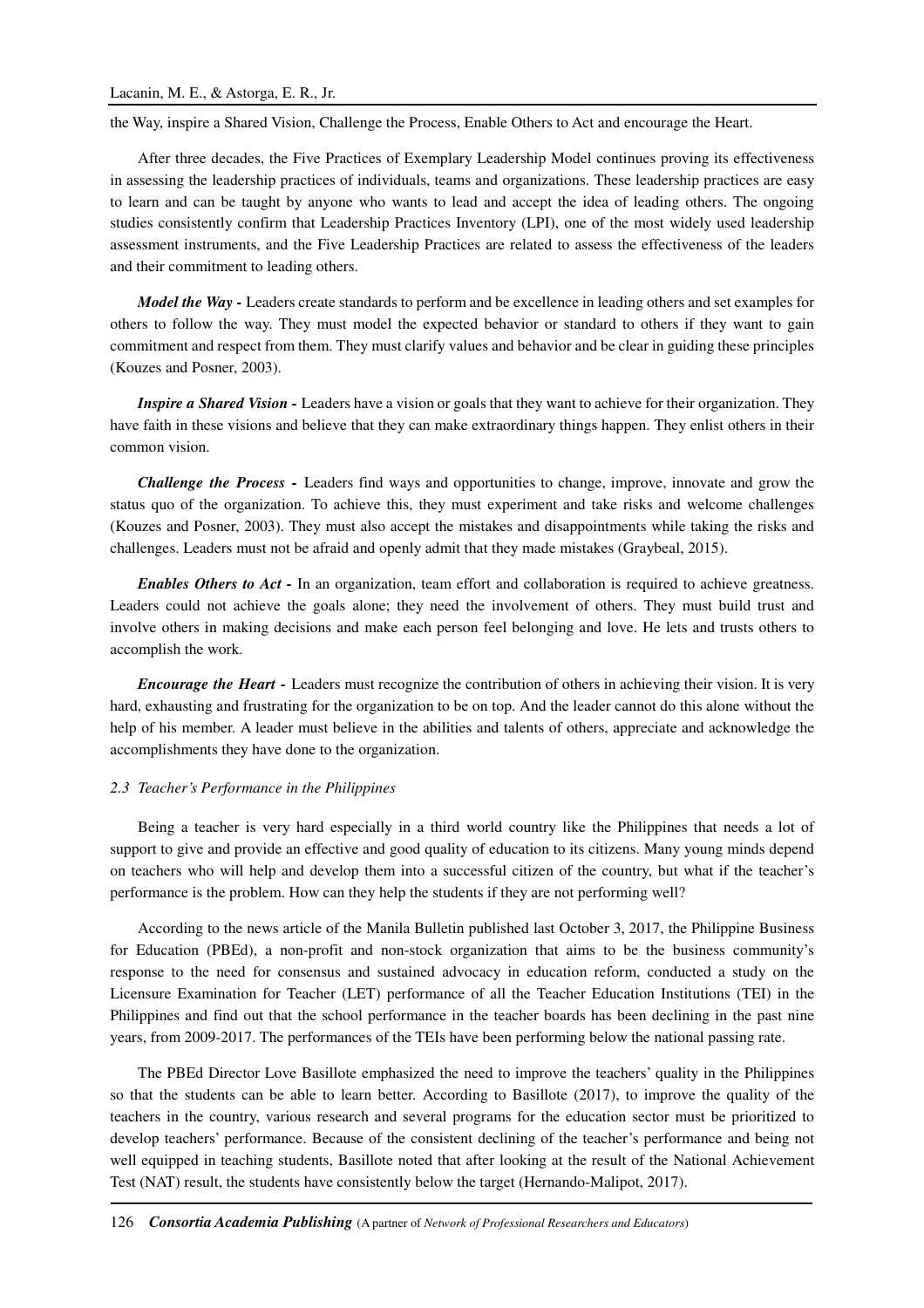The students' performance especially in their achievement test results has a significant relationship to the teacher's educational attainment. In this study, the teacher with a Bachelor's degree tends to have better performing students in NAT (Magsayo, 2009). The teacher's profile and achievements is one of the big factors to have a good teaching performance and because of this, it will result in a positive performance output of the students. Teachers with a good educational background and achievement can help the students better in their performance. They can facilitate and share knowledge to the students. The effective teachers can give substantial influence on the students' achievement and teachers who perform better and who are more involved with their students can help the students to perform better (Lazaro, 2011). By having a good relationship with students, teachers can offer to students' chances to be motivated and feel engaged in the learning process. Students will be engaged actively in the learning instead of being passive learners.

### *2.4 Result-Based Performance Management System (RPMS)*

The Department of Education (DepEd) mandated a DepEd Order No. 2, s. 2015 entitled Guidelines on the Establishment and Implementation of the Result-Based Performance Management System (RPMS) in the Department of Education, signed by Br. Armin Luistro FSC, former DepEd Secretary. This DepEd Order was addressed to Undersecretary down to the Heads and Principal of Elementary and Secondary Schools and to other concerned personnel of the department. The DepEd Order aims to provide comprehensive guidelines for the adoption of the Civil Service Commission's (CSC) Strategic Performance Management System (SPMS) in DepEd. According to the DepEd Order, these guidelines stipulate the specific mechanism, criteria and processes for the performance target setting, monitoring, evaluation and development planning for schools and offices, covering all officials and employees, school-based and non-school-based, in the department holding regular plantilla positions. Personnel under contracts of service/job order and LGU-funded employees shall likewise be covered, but for purposes of performance evaluation only. The DepEd Order was aligned to the Department of Education's mandate, vision, mission and its core values, which is committed to continuously improve itself to better serve the Filipino learners and the community. It was created to make sure that the department or the organization performs efficiently and effectively and to track the individual improvement and growth of all the personnel. According to the DepEd Order, it is necessary to link the SPMS with the other systems relating to human resources and to ensure adherence to the principle of performance-based tenure and incentives.

In the DepEd Order Roman Numeral IV, Policy Statement, the department gave guidelines on the implementation of the RPMS in the Department of Education. It is to stipulate the strategies, methods, tools and rewards for assessing the accomplishments and their commitments. It will be also used for measuring and rewarding or granting the Performance-Based Bonus (PBB) to those school-based and non-school-based personnel who performed and showed efficiency and effectiveness in their work. The relationship of the leadership practices and teaching performance of the teachers is the main focus of this study. The declining of teacher's performance affects the student's performance and it will also affect the school's performance, and because of this, teachers must improve and develop their teaching skills and performance and one way to improve it is by identifying the strengths and weaknesses of their leadership practices and develop it to help not only the students but also the whole organization

#### **3. Methodology**

*Content and Participant -* In this study, the researcher made use of a descriptive correlation method of research to gather information in assessing the leadership practices of teachers in the City Division of Manila. This study is a correlational study since it looked into the relationship of the two variables: the teacher's performance and the leadership practices. Under the leadership practices are the five leadership practices of the Leadership Practices Inventory self-assessment authored by Jim Kouzes and Barry Posner such as modeling the way, inspiring shared vision, challenging the process, enabling others to act and encouraging the heart.

The correlation method of this study involves looking at the relationship between the existing variables. The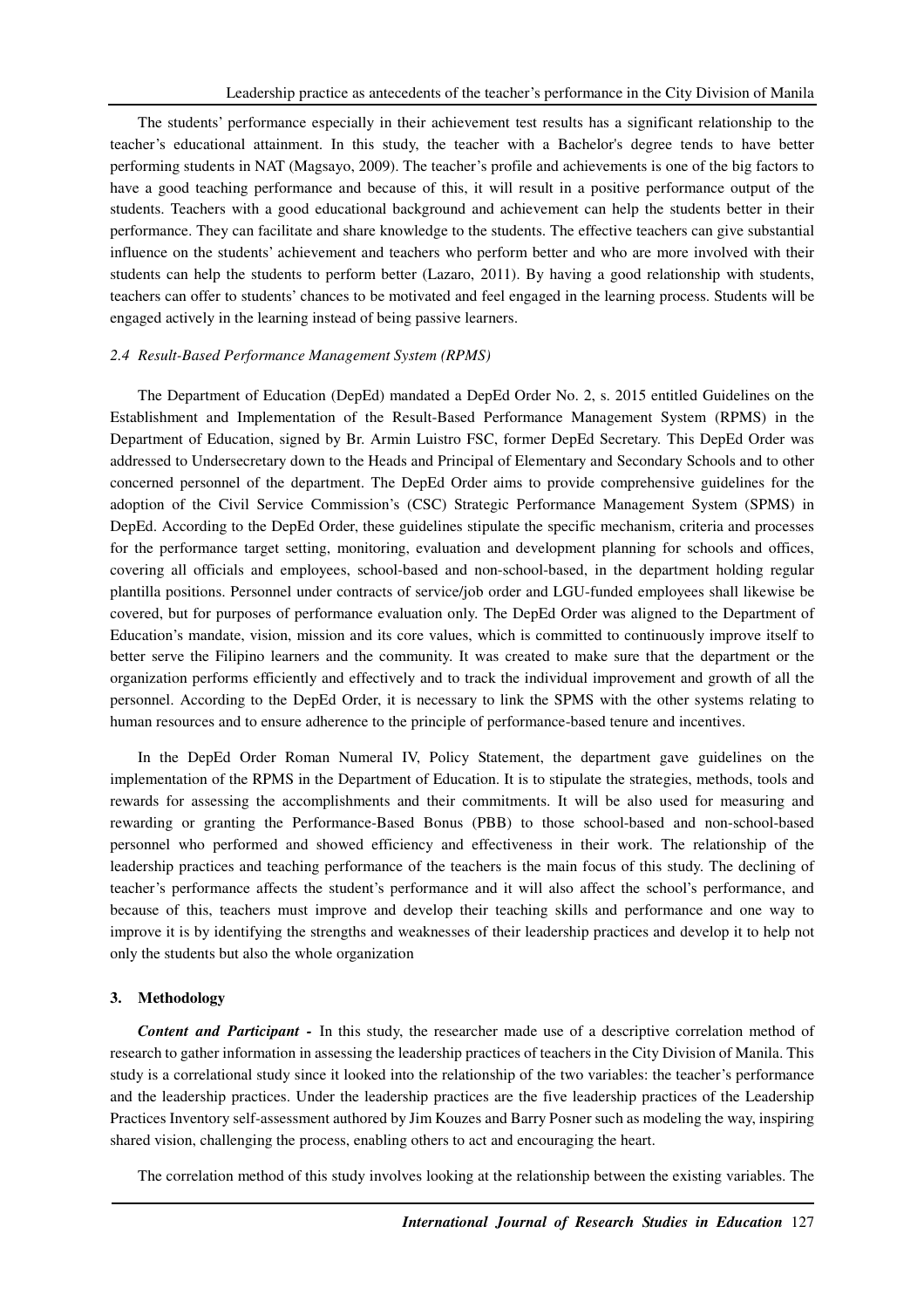researcher used correlation to see if the relationship of the two really exists. These variables are not under the control of the researcher. The respondents of this study were the public elementary teachers in the Division of Manila. There were a total of 200 teachers coming from the different public schools in Manila that are going to be used as the respondents of this study. The population in this study was the elementary teachers in the Division of Manila. The researcher used Multi-Stage Sampling and Purposive Sampling in identifying the sample population for the study. Multi-Stage Sampling is a sampling plan wherein the population will be divided or clustered until a smaller sampling unit in each stage. In this study, it has three stages:

- $\triangleright$  In the first stage, the researcher clustered all the public elementary schools in the City Division of Manila. The 81 public elementary schools were clustered according to the district location that they are located. In the City Division of Manila, the public elementary schools were clustered into six districts.
- $\triangleright$  The next stage in the Multi-Stage Sampling was randomly picked from two districts using the Fish Bowl Sampling. Each district has an equal chance of being included as a sample. This sampling method is easy to use especially to those small populations. The researcher randomly picked two districts. And it showed that District 3 and District 4 are the two districts that were picked.
- $\triangleright$  In the last stage, the researcher again randomly picked three big schools in Districts 3 and 4 using the random sampling method. After getting the three big schools, it will apply the purposive sampling to get the 20% population of each big school.

In District 3, the schools that were randomly picked were Pedro Guevarra Elementary School; Francisco Balagtas Elementary School; and Padre Burgos Elementary School. In District 4, the schools that were randomly picked were Dr. A. Albert Elementary School; Padre Burgos Elementary School; and Legarda Elementary School.

*Research Instrument -* The focus of the study is to know the relationship between the Five (5) Models of Leadership Inventory and the teacher's performance. The researcher uses a two-part written survey instrument as the tool for this study. Part one of the survey included the teacher's performance indicated in their Individual Performance Commitment and Review Form (IPCRF). The IPCRF has an adjectival rating of: 4.500 – 5.000 – outstanding;  $3.500 - 4.499$  – very satisfactory;  $2.500 - 3.499$  – satisfactory;  $1.500 - 2.499$  – unsatisfactory; and below  $1.499 -$  poor.

The second part two of the survey is to self-assess the respondents with the use of a questionnaire that was developed by James M. Kouzes and Barry Z. Posner entitled "Leadership Practice Inventory (LPI) Self-Assessment". See Appendix C. It is made up of 30 behavioral statements. The questionnaire has five leadership practices known as Five Exemplary Models of Leadership Practices such as modeling the way, inspiring a shared vision, challenging the process, enabling others to act and encouraging the heart. In every leadership practice there are six behavioral statements. The respondents will take 10 to 20 minutes to complete the self-assessment questionnaire. They will rate themselves which they believe they engage in each 30 behavioral statements. Leadership Practices Inventory (LPI) encountered meticulous criteria for psychometric testing, and because of this and including its strong reliability and validity, many people including students are confident in using the LPI to assess and be an effective leader.

Leadership practices Inventory (LPI) uses a rating scale from 1 to 10.

| 1 – Almost Never      | $6 - Sometimes$              |
|-----------------------|------------------------------|
| $2 -$ Rarely          | 7 – Fairly Often             |
| $3 - S$ eldom         | $8 - Usually$                |
| $4 -$ Once in a While | $9 - \text{Very Frequently}$ |
| $5 - Occasionally$    | $10 -$ Almost Always         |
|                       |                              |

The researcher contacted the author of the Leadership Practices Inventory (LPI) to have permission to use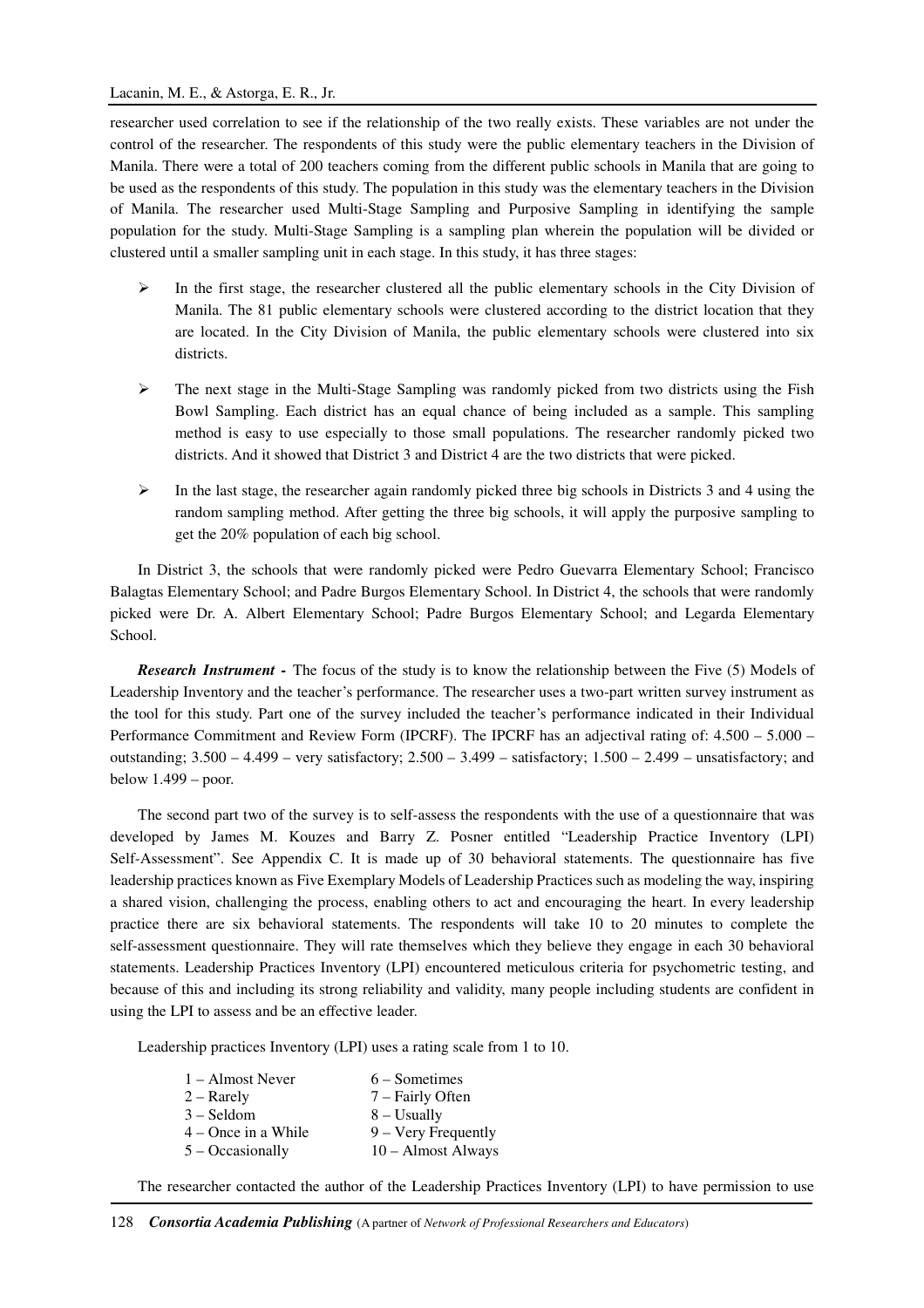this instrument in conducting the study. She ordered and bought through their official website www.wiley.com. James Kouzes and Barry Posner are the authors of the Leadership Practices Inventory (LPI). It is one of the most widely used 360-degree leadership assessment instruments available. This questionnaire will provide the respondents an opportunity to assess and to reflect their capability and desire regarding their effectiveness and efficiency as a teacher. The Leadership Practices Inventory (LPI) and the Five Practices of Exemplary Leaders Model consistently confirms its reliability and validity for over fifteen years.

*Data Gathering Procedure -* The researcher secured a permit to conduct the study from the Division Office of Manila before the questionnaires were distributed to the respondents. After getting the approval signed by the Division Superintendent of Manila, another request was sent to the different principles of the teacher respondents. The researcher personally visited the different schools of the respondents and asked help from the guidance counselor and school principal to administer the questionnaires. After a week, the researcher collected all the questionnaires from the different schools that were used in this study. Moreover, retrieval of the data was done through tallying and data analytic procedures in computing the inferential test of the study.

*Data Analysis -* Descriptive statistics is used in this study to describe the basic features of the data. It provides simple summaries about the sample and the measures. Together with simple graphics analysis, they form a quantitative summary based on the data gathered.

### **4. Results and Discussions**

The purpose of this study is to examine the relationship between the leadership practices and teacher's performance. It aims to help the teachers to assess and reflect themselves on their leadership practices. This study used the Leadership Practices Inventory (LPI) created by James M. Kouzes and Barry Z. Posner and the Individual Performance Commitment and Review Form (IPCRF) for the School Year 2017-2018. The self-inventory assessment has five leadership practices such as Model the Way, inspire a Shared Vision, Challenge the Process, Enable Others to Act and Encourage the Heart, this is called Five Practices of Exemplary Leadership Model. In every leadership practice there are six behavioral statements. In all, it has 30 behavioral statements. The results of this study are presented in this chapter. It is conducted in the City Division of Manila, wherein the respondents are the public elementary teachers of Districts 3 and 4 in the City of Manila. There are 176 teachers who participated in this study, 146 of them are female teachers and 30 are male teachers.

## *4.1 What is the teacher's performance based on the Individual Performance Commitment Form (IPCRF) for School Year 2017-2018?*

The teacher's performance based on Individual Performance Commitment Form (IPCRF) for School Year 2017-2018 is manifested in table 1.

### **Table1**

|  |  |  |  |  |  | Frequency and percentage distribution of respondents according to their teaching performance |
|--|--|--|--|--|--|----------------------------------------------------------------------------------------------|
|--|--|--|--|--|--|----------------------------------------------------------------------------------------------|

| <b>Teaching Performance Rating</b> |       | Frequency | Percentage |
|------------------------------------|-------|-----------|------------|
| Very Satisfactory                  |       | 70        | 96.6       |
| Outstanding                        |       |           | 3.4        |
|                                    | Total | '76       | 100        |

As manifested in the data, the profile of the teachers in terms of their performance rating. 170 teachers obtained a rating of very satisfactory with a percentage of 96.6% and six teachers acquired a rating of outstanding with a percentage of 3.4%. Majority of the teacher respondents attained a very satisfactory rating. Based on the Individual Performance Commitment Review Form (IPCRF) (See Appendix B, sample of IPCRF), a very satisfactory rating is the second highest rating that a teacher can achieve and the outstanding rating is the highest rating. The performance rating of the teachers was based on the Individual Performance Commitment Review Form (IPCRF) for the school year 2017-2018.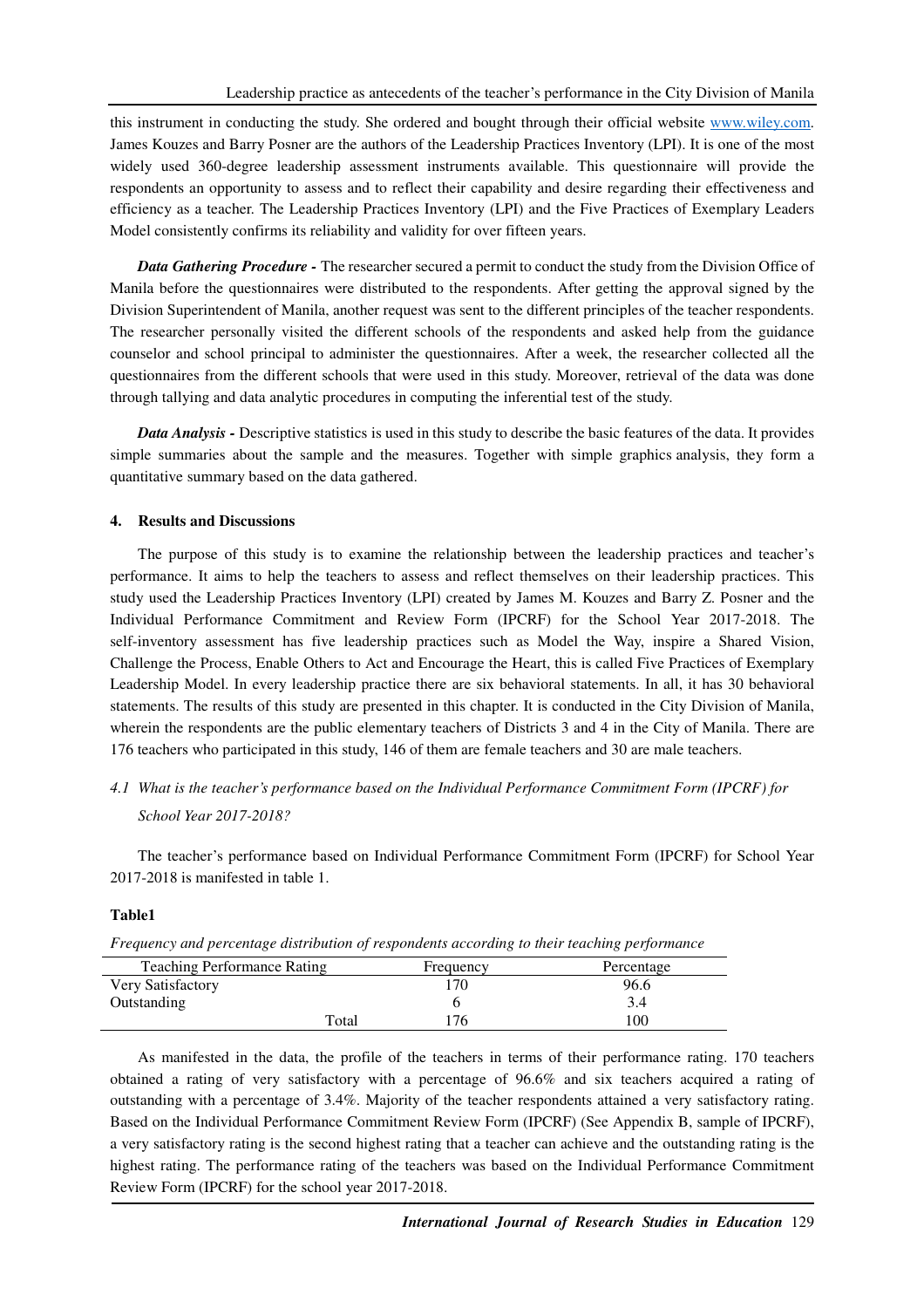This evaluation form is a comprehensive standard evaluation form for teachers used nationwide. It is based on the mandated DepEd Order No. 2, s. 2015 entitled Guidelines on the Establishment and Implementation of the Result-Based Performance Management System (RPMS) in the Department of Education, signed by Br. Armin Luistro FSC, former DepEd Secretary. The DepEd Order was aligned to the Department of Education's mandate, vision, mission and its core values, which is committed to continuously improve itself to better serve the Filipino learners and the community. In Roman Numeral V, Performance Cycle/Process, each personnel must have accomplished the Individual Performance Commitment Review Form (IPCRF) to reflect and evaluate their performance for one whole year: starting in April of current year and ending in March of the following year for the school-based personnel; and starting in January and ending in December for non-school-based personnel.

According to the study of Koedel et al. (2015), education agencies must design quality and effective evaluation ratings. This can affect teachers' job satisfaction as well as their performance. The more satisfied teachers are with their job, the more quality and effective education will be given to their students. In addition, this evaluation rating can be a tool to identify promoting employees who perform well on their job as a teacher. In the study of Usop et al. (2013), teachers are satisfied with their job when they feel the happiness of what they are doing. They are motivated to work and perform their duty and task as a teacher. Their job satisfaction may affect and influence their performance as well as their attitudes. And because of this, if they are happy and content with their job, it will show on their performance and produce a productive and competitive learner.

## *4.2 How the leadership practices of the teachers describe using the five practices of exemplary leadership model?*

Leadership practices of the teachers described using the Five Practices of Exemplary Leadership Model is portrayed in table 2.

## **Table 2**

| Model the Way                                                     | Weighted Mean | Verbal         |
|-------------------------------------------------------------------|---------------|----------------|
|                                                                   |               | Interpretation |
| I set personal examples of what I expect of others.               | 7.60          | Fairly Often   |
| I make certain that people adhere to the principles and standards | 7.73          | Fairly Often   |
| that have been agreed upon.                                       |               |                |
| I follow through on the promises and commitments that I make.     | 8.15          | Usually        |
| I ask for feedback on how my actions affect other people's        | 7.57          | Fairly Often   |
| performance.                                                      |               |                |
| I build consensus around a common set of values for running our   | 7.78          | Fairly Often   |
| organization.                                                     |               |                |
| I am clear about my philosophy of leadership.                     | 7.81          | Fairly Often   |
| Overall Level of Exemplary Leadership Model in terms of Model     | 7.77          | Fairly Often   |
| the Way                                                           |               |                |

*Descriptive leadership practices of exemplary leadership model in terms of model the way* 

It manifested to table 2 that there is fairly often Leadership Practices of the selected teachers ranging an overall level of 7.77 in terms of Model the Way. Moreover, this result was validated support through the sub-variables pertaining to: (1) teachers set personal example of what they expect to others (WM = 7.60), (2) teachers make certain that people adhere to the principles and standards that have been agreed upon (WM = 7.73), (3) teachers follow through on the promises and commitments that they make (WM = 8.15), (4) teachers ask for feedback on how my actions affect other people's performance (WM = 7.57), (5) teachers build consensus around a common set of values for running our organization (WM = 7.78), and (6) teachers intensify clear about their philosophy of leadership (WM= 7.81).

Furthermore, the results deepen the promises and commitments of the teachers in their leadership between and among the members of the education environment. However, (Mulford, 2003) stated that being a leader in a group has a lot of responsibility especially in a school wherein so many people, teachers, students, parents and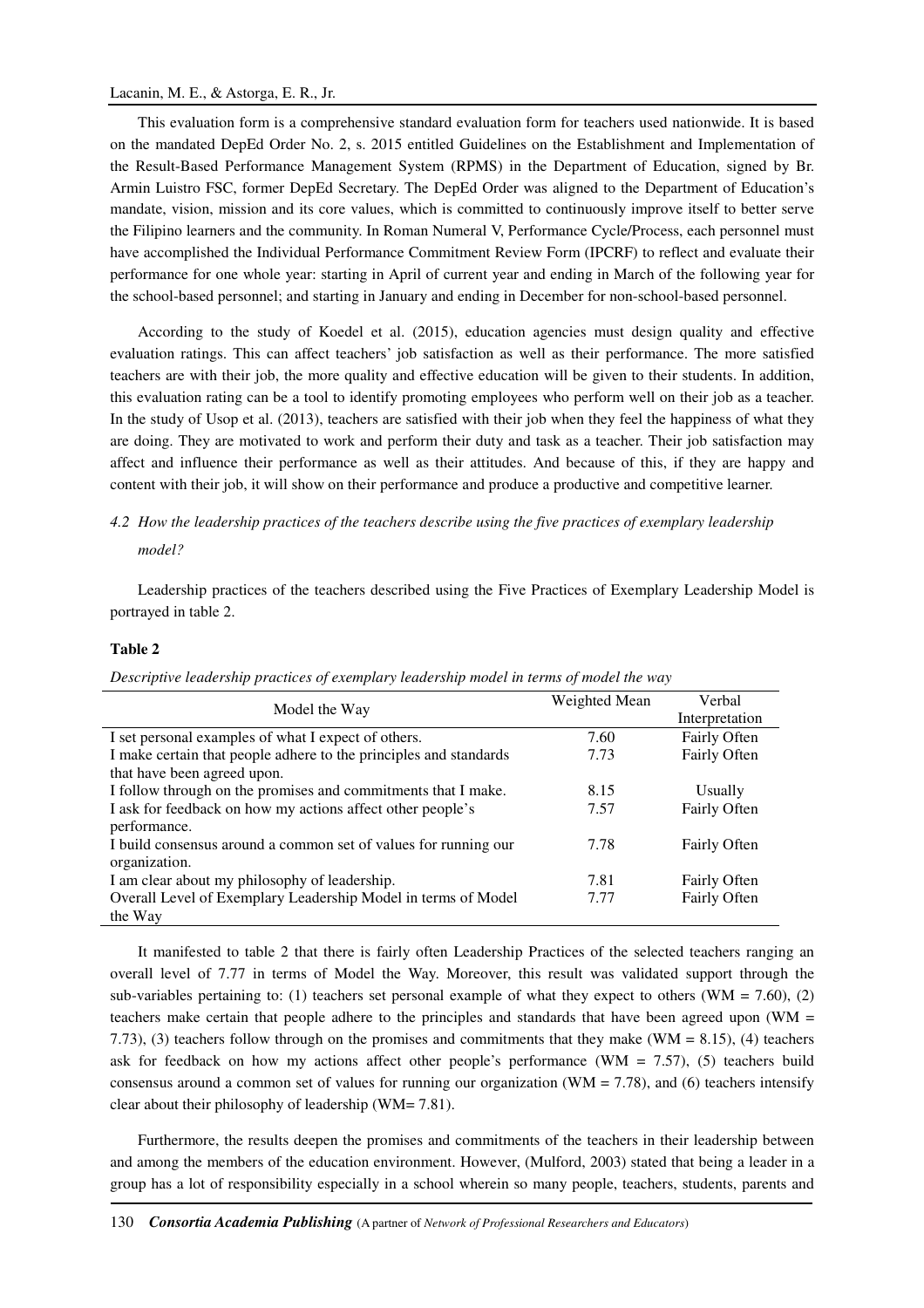others needed to manage and lead. Schools continuously provide a quality education to all and because of that, it needs to become a good learning organization. The leadership effectiveness depends on how the leader influences the organization. The school leaders play an important role in the development of an organization. To achieve this, recruitment, development and retention of teachers and the students' outcome must be strengthened by the school leaders. To make this happen, there are factors to be considered such as teacher's satisfaction, school effectiveness, improvement, capacity, teacher leadership, distributive leadership, organizational learning and development.

Indeed, Leaders create standards to perform and have excellence in leading others and set examples for others to follow the way. They must model the expected behavior or standard to others if they want to gain commitment and respect from them. They must clarify values and behavior and be clear in guiding these principles (Kouzes & Posner, 2003; del Castilo, 2021).

Table 3 interpreted that selected teachers have fairly often Inspire a Shared Vision with their Practices of Exemplary Leadership having an overall level of 7.52. On the other hand, it suggests that teachers can talk about future trends that will influence how their work gets done, ranging a mean value of 7.23. In this view, an effective school leader must consider the school and its people not only his personal interests and wants. The consideration of the whole stakeholders in all the decisions and actions that needs to be addressed is very important to make the school work harmonious. The feeling of valued and belongingness in an organization can make people give their trust and loyalty to the organization. Knowing that they can share and contribute to the organization, they will remain and give their service to the school. Leadership is all about learning, from followers as well as others in leadership roles. Leaders should show a profound respect for the worth of every individual they encounter, and should integrate this practice into daily communication with fellow stakeholders. The results are likely to be positive for everyone involved.

## **Table 3**

| Descriptive leadership practices of exemplary leadership model in terms of inspire a shared vision |  |  |  |
|----------------------------------------------------------------------------------------------------|--|--|--|
|----------------------------------------------------------------------------------------------------|--|--|--|

|                                                                  | Weighted | Verbal              |
|------------------------------------------------------------------|----------|---------------------|
| Inspire a Shared Vision                                          | Mean     | Interpretation      |
|                                                                  |          |                     |
| I talk about future trends that will influence how our work gets | 7.23     | Fairly Often        |
| done.                                                            |          |                     |
| I describe a compelling image of what our future could be like.  | 7.38     | Fairly Often        |
| I appeal to others to share an exciting dream of the future.     | 7.65     | Fairly Often        |
| I show others how their long-term interest can be realized by    | 7.37     | Fairly Often        |
| enlisting in a common vision.                                    |          |                     |
| I paint the "big picture" of what we aspire to accomplish.       | 7.69     | Fairly Often        |
| I speak with genuine conviction about the higher meaning and     | 7.80     | Fairly Often        |
| purpose of our work.                                             |          |                     |
| Overall Level of Exemplary Leadership Model in terms Inspire a   | 7.52     | <b>Fairly Often</b> |
| <b>Shared Vision</b>                                             |          |                     |

Many teachers can become a leader. To become one of the teacher leaders, a wide range or roles must be considered to achieve and support the school and student success. Some of these are: (a) resource provider helps by sharing instructional materials; (b) instructional specialist helps in implementing effective teaching strategies; (c) curriculum specialist lead teachers to agree on standards, follow the adopted curriculum, use common pacing charts and develop shared assessment; (d) classroom supporter help in implementing new ideas to other teachers; (e) learning facilitator share and give facilitating professional learning opportunities among staff members; (f) mentor serves as a role model, acclimate and advise new teachers about instruction, curriculum, procedure, practices and more; (g) school leader serves and shares responsibilities for the success of the school; (h) data coach to use and share the information to strengthen instruction; (i) catalyst for change; and (j) learner who continuously improve and learn his or her learning and use it to help all students achieve. (Harrison & Killion, 2007).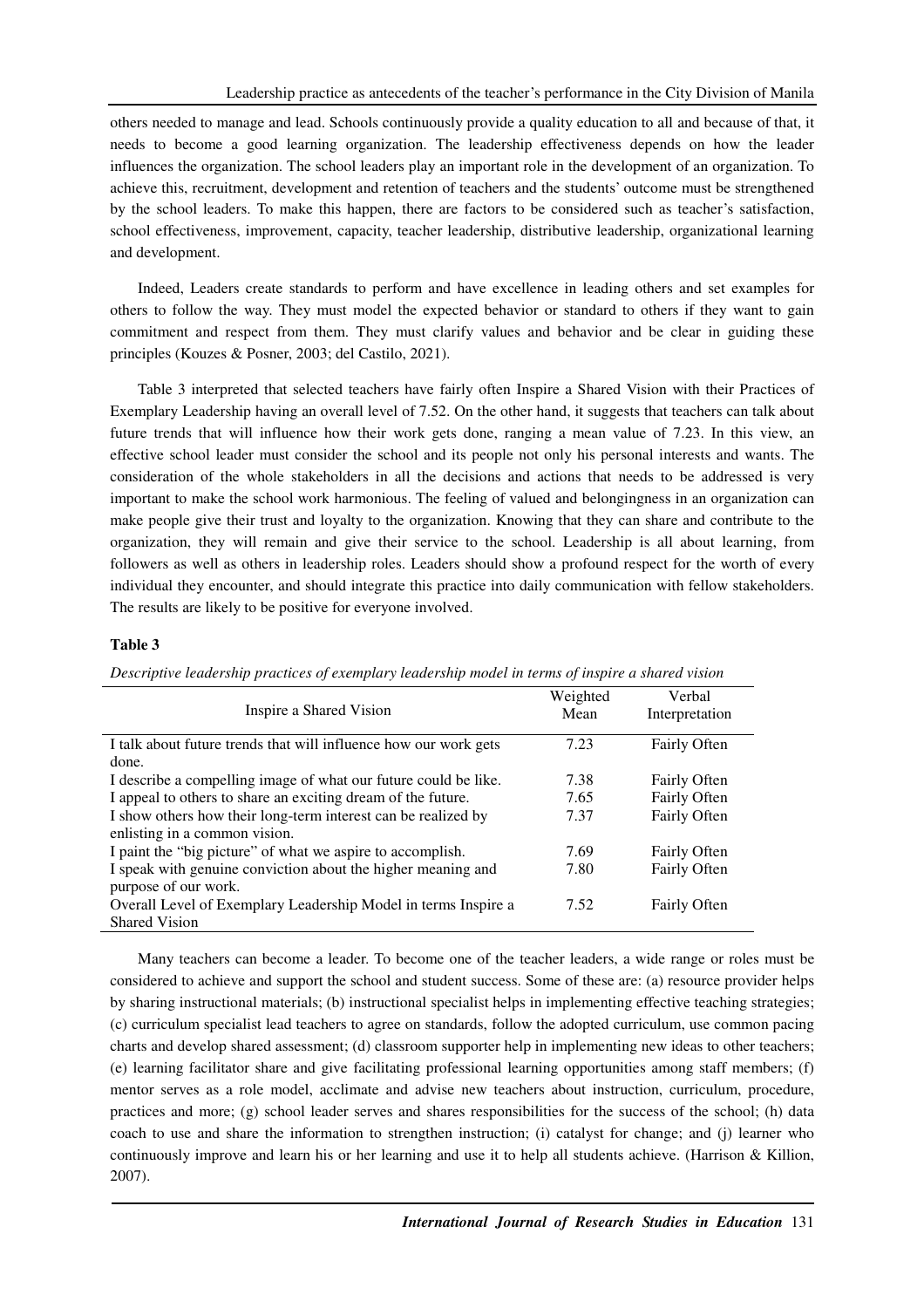Apparently, the results overviewed support with the assessment of the teachers to the remaining sub-variables pertaining to: teachers describe a compelling image of what our future could be like (WM = 7.38), teachers have appeal to others to share an exciting dream of the future (WM = 7.65), teachers show others how their long term interest can be realized by enlisting in a common vision (WM =  $7.37$ ), teachers can paint the "big picture" of what they aspire to accomplish (WM = 7.69), and teachers speak with genuine conviction about the higher meaning and purpose of their work ( $WM = 7.80$ ).

With this, teachers will Inspire a Shared Vision to leaders that have a vision or goals that they want to achieve for their organization. They have faith in these visions and believe that they can make extraordinary things happen. They enlist others in their common vision for the success of the entire organization. In an organization, it is a big challenge of over viewing the future of the educational leaders and the educational learning environment. Exchanging thoughts and wisdom are necessary for the full extent of the learning environment.

## **Table 4**

*Descriptive leadership practices of exemplary leadership model in terms of challenge the process* 

|                                                                   | Weighted | Verbal              |
|-------------------------------------------------------------------|----------|---------------------|
| Challenge the Process                                             | Mean     | Interpretation      |
| I seek out challenging opportunities that test my own skills and  | 7.64     | Fairly Often        |
| abilities.                                                        |          |                     |
| I challenge people to try out new and innovative ways to do their | 7.26     | <b>Fairly Often</b> |
| work.                                                             |          |                     |
| I actively search for innovative ways to improve what we do.      | 7.77     | Fairly Often        |
| I ask "what can we learn?" when things don't go as expected.      | 7.66     | Fairly Often        |
| I identify measurable milestones that keep projects moving        | 7.60     | Fairly Often        |
| forward.                                                          |          |                     |
| I take initiative in anticipating and responding to change.       | 7.84     | Fairly Often        |
| Overall Level of Exemplary Leadership Model in terms Challenge    | 7.63     | Fairly Often        |
| the Process                                                       |          |                     |

 Table 4 projected that the teachers are fairly often obtaining Challenge the Process of Leadership garnering an overall level of 7.63. However, this result was supported by the respondent's assessment to the sub-variables such as teachers seek out challenging opportunities that test their own skills and abilities (WM =  $7.62$ ), teachers challenge people to try out new and innovative ways to do their work (WM = 7.26), teachers actively search for innovative ways to improve what they do. (WM = 7.77), teachers ask "what can they learn?" When things don't go as expected (WM = 7.66), teachers identify measurable milestones that keep projects moving forward (WM = 7.60), and teachers take initiative in anticipating and responding to change (WM = 7.84).

In this view, it is evident that the challenge for every professional wants to grow and develop in the career that they have chosen. Professional development is the development of competence in one's profession and a process of acquiring the skills needed to improve performance in a job (Oxford Dictionary). It is about teachers learning, learning how to learn, and transforming their knowledge into practice for the benefit of their students' growth (Avalos, 2007). Many people refer to professional development as a formal education or process like graduate schools, seminars, training, workshops or conferences. But it also refers to collaborative learning among colleagues and peers (Mizell, 2010).

For teachers and school, learning is a never-ending process. It is an ongoing learning, an expanding of knowledge and skills to be effective in transferring the learning to the students. It is important for the teachers to continue their learning in order to address the needs of the students. It focuses on developing the teaching and learning skills of the teachers and also for the success of the school. There are many innovative teaching strategies that teachers can acquire in schools, training and seminars that were not learned in their college programs (Green, 2017). The continuing of professional development keeps teachers up-to-date on new research on how children learn what emerging technology tools for the classroom, new curriculum resources, and more.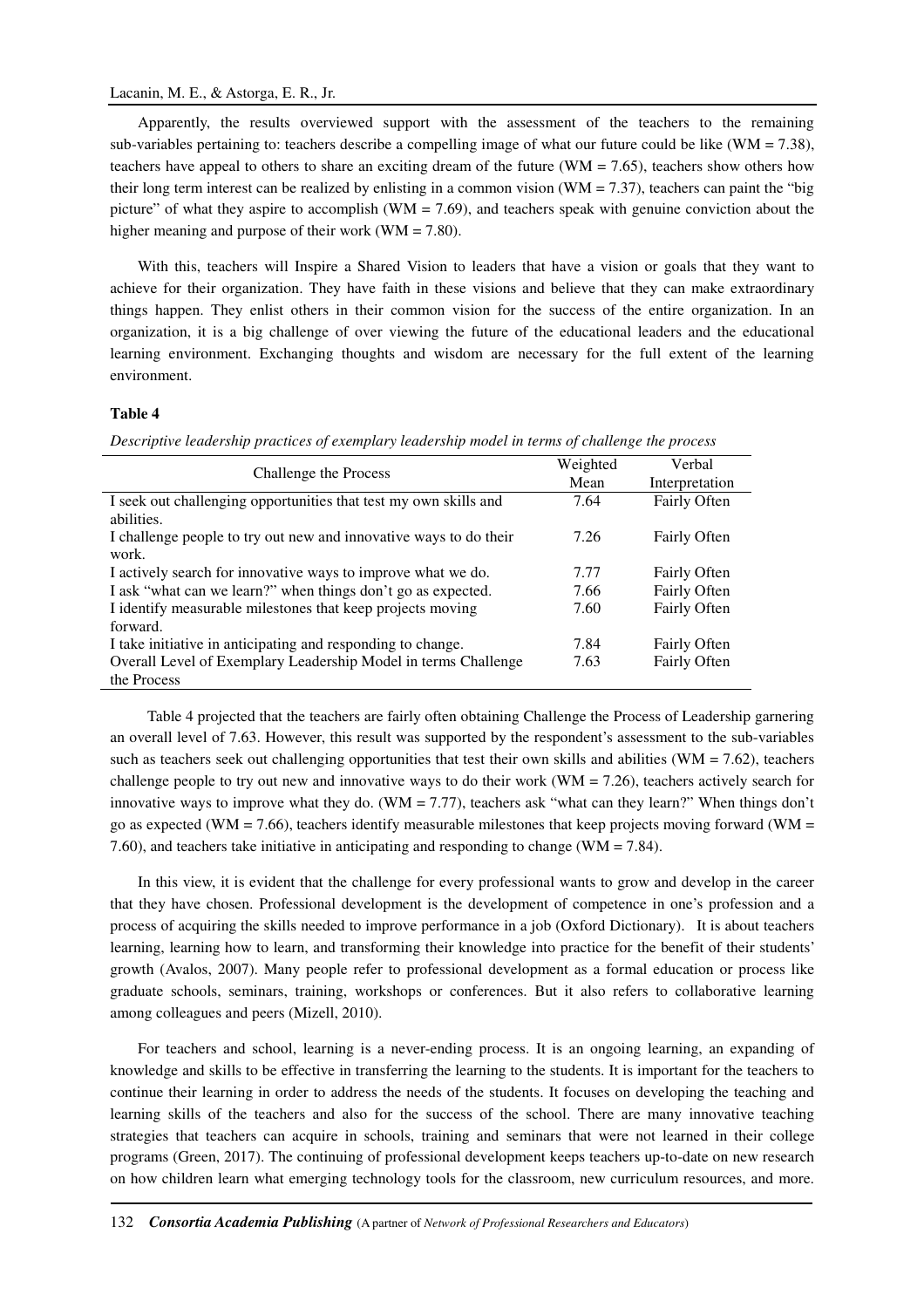Students nowadays have a lot of access to learning. There are technologies and the internet in searching and answering a lot of questions in mind. Because of this, the teachers must be more knowledgeable enough to pace the challenging world of the students. As in all professions, teachers and even principals take years in gaining this development (Moore, 2015).

Changes never stop. In education, a lot of changes and innovations occur in learning contents, curriculum, instructional materials and methods. It is hard for the teachers who do not experience effective professional development in facing these challenges and the students will suffer from this. For this professional development to be achieved by the teachers, they need a lot of support, especially financial support. They will invest their time and money to attend graduate studies, training and seminars to develop and improve their practices and instructions. Professional development is the connection between curriculum and the implementation of education reforms and the ultimate success of reform efforts in school (DeMonte, 2013). The implementation of effective professional development to the teachers is very essential to the teaching and learning skills that will support the students' development that they need to thrive in the 21st century. (Hammond, Hyler, & Gardner, 2017).

Furthermore, Leaders find ways and opportunities to change, improve, innovate and grow the status quo of the organization. To achieve this, they must experiment and take risks and welcome challenges (Kouzes and Posner, 2003). They must also accept the mistakes and disappointments while taking the risks and challenges. Leaders must not be afraid and openly admit that they made mistakes (Graybeal, 2015).

### **Table 5**

*Descriptive leadership practices of exemplary leadership model in terms of enables to others to act* 

| Enables to Others to Act                                            | Weighted | Verbal         |
|---------------------------------------------------------------------|----------|----------------|
|                                                                     | Mean     | Interpretation |
| I develop cooperative relationships among the people I work.        | 8.27     | Usually        |
| I actively listen to diverse points of view.                        | 8.21     | Usually        |
| I treat others with dignity and respect.                            | 8.94     | Usually        |
| I involve people in the decisions that directly impact their job    | 7.90     | Fairly Often   |
| performance.                                                        |          |                |
| I give people a great deal of freedom and choice in deciding how to | 8.03     | Usually        |
| do their work.                                                      |          |                |
| I ensure that people grow in their jobs by learning new skills and  | 7.99     | Fairly Often   |
| developing themselves.                                              |          |                |
| Overall Level of Exemplary Leadership Model in terms Enable         | 8.22     | Usually        |
| Others to Act                                                       |          |                |

It is interpreted in table 5 that teachers usually have a way of Enabling Others to Act with an overall level of 8.22. It means that teachers empower cooperation, the act of listening to the point of view of the others with dignity and respect for a great deal of working with one another.

Furthermore, the result intensified support through the assessment of the teachers to the sub-variable pertaining to teachers develop cooperative relationships among the people they work (WM =  $8.27$ ), teachers actively listen to diverse points of view (WM = 8.21), teachers treat others with dignity and respect (WM = 8.94), teachers involve people in the decisions that directly impact their job performance (WM  $= 7.90$ ), teachers give people a great deal of freedom and choice in deciding how to do their work (WM = 8.03), teachers ensure that people grow in their jobs by learning new skills and developing themselves (WM = 7.99).

With this result, Human Relations is a study of human problems arising from an organization: from the management to the employee. It maintains a good relationship for all the people of an organization wherein it addresses the needs of the management and the employees, resolves the conflict and trains the employee for the improvement of an organization. Having a more 'human' workplace, the management and the employee must create a harmonious relationship and must work cooperatively. There are many approaches and strategies that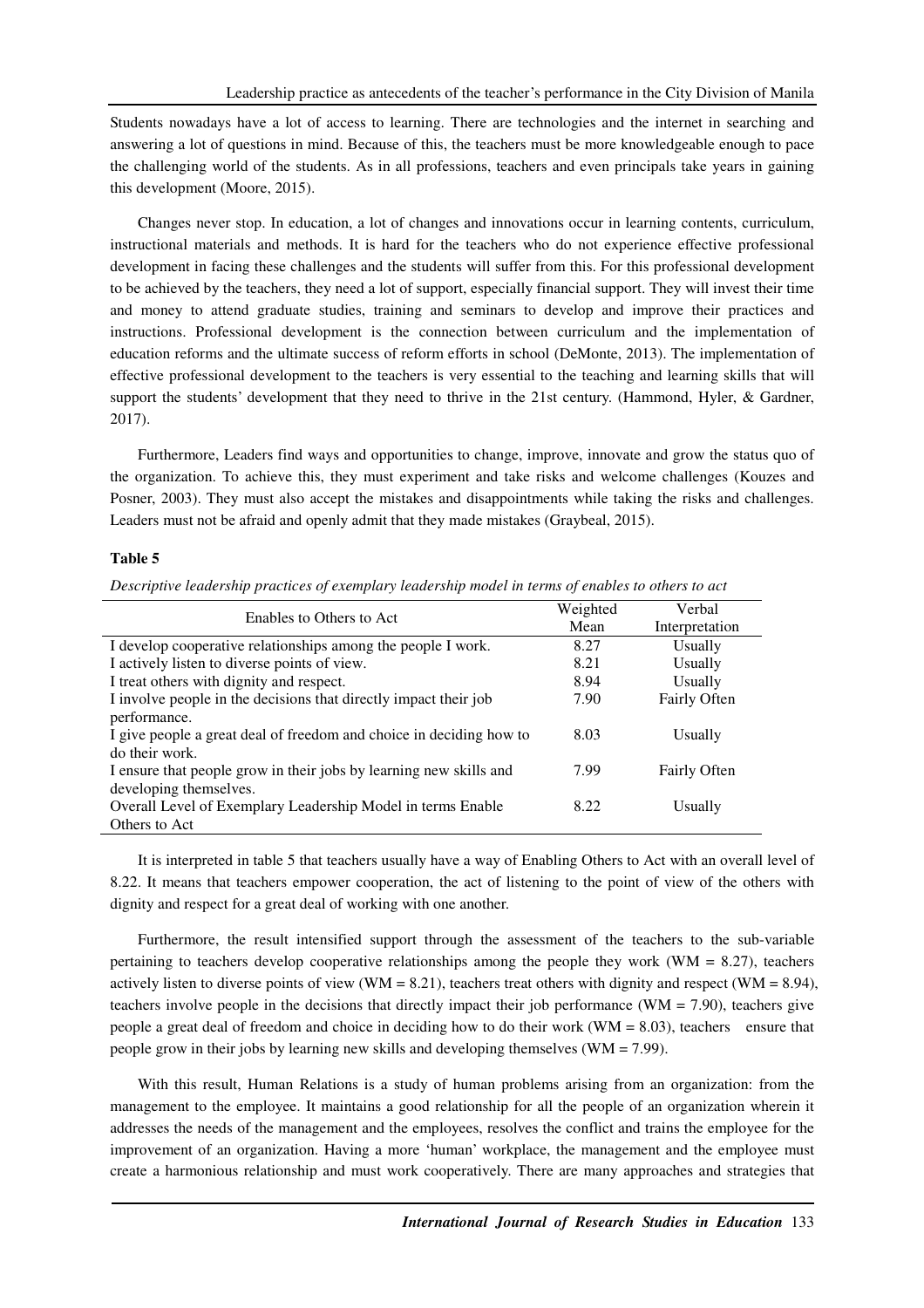every organization can use to achieve this kind of relationship. Therefore, assessing the relationships of oneself as an employee to other employees and to the organization must be determined and identified. All organizations wanted to have a good relationship among all the people of the organizations, from the management to the employee. They tried their best to achieve this relationship to attain their missions and goals (Lamberton & Evans, 2014).

Having a 'human' workplace in an organization can be achieved if there is a good human relationship. Having a big organization is so hard to handle. The importance of human relations is very essential in an organization. It is one of the foundations of a school so that it can achieve the goal of an organization. Workplace relationships provide a source of employee motivation, which is important in maintaining productivity. The relationship of me to you and to others must be developed to a good, healthy and productive relationship and for the success of the workplace. The determining and identifying the relationship of me, you and others in an organization is hard to earn. Many conflicts and misunderstandings can be faced and a lot of problems to solve. But when this is solved and addressed, a good relationship will occur (Lamberton & Evans, 2014, p.4).

In every organization, there is a management who manages and leads its employees. As a leader, he must know the value of each and every one of his employees. He knows how to handle and approach different personalities of the people around him and knows the right approach to address the strengths and weaknesses of the organization. The need of determining and identifying is very important to know the strengths and weaknesses and know how to develop the strengths and improve the weaknesses. Establishing and maintaining a good relationship in a workplace is the key to achieve the missions and goals of an organization. Talking to each other is very important. Valuing and respecting the people can lead to reaching the goal of an organization. However, in an organization, team effort and collaboration are required to achieve greatness. Leaders could not achieve the goals alone; they need the involvement of others. They must build trust and involve others in making decisions and make each person feel belonging and love. He trusts others to accomplish the work.

### **Table 6**

|  |  |  | Descriptive leadership practices of exemplary leadership model in terms of encouraging the heart |
|--|--|--|--------------------------------------------------------------------------------------------------|
|--|--|--|--------------------------------------------------------------------------------------------------|

|                                                                 | Weighted | Verbal         |
|-----------------------------------------------------------------|----------|----------------|
| Encouraging the Heart                                           | Mean     | Interpretation |
| I praise people for a job well done.                            | 8.57     | Usually        |
| I make it a point to let people know about my confidence in     | 7.64     | Fairly Often   |
| their abilities.                                                |          |                |
| I make sure that people are creatively recognized for their     | 8.35     | Usually        |
| contributions to the success of our projects.                   |          |                |
| I publicly recognize people who exemplify commitment to         | 7.97     | Fairly Often   |
| shared values                                                   |          |                |
| I tell stories of encouragement about the good works of the     | 8.19     | Usually        |
| others                                                          |          |                |
| I get personally involved in recognizing people and celebrating | 8.12     | Usually        |
| accomplishments.                                                |          |                |
| Overall Level of Exemplary Leadership Model in terms            | 8.14     | Usually        |
| Encouraging the Heart                                           |          |                |

It shows in table 6 that there is usually Leadership in terms of encouraging the Heart of the teachers with an overall level of 8.14. However, the result revealed that encouragement of the teachers about educational work is possible.

Meanwhile, it generate assessment results with the identified sub-variables pertaining to teachers praise people for a job well done (WM = 8.57), teachers make it a point to let people know about their confidence in their abilities (WM = 7.64), teachers make sure that people are creatively recognized for their contributions to the success of their projects (WM = 8.35), teachers publicly recognize people who exemplify commitment to shared values (WM = 7.97), teachers tell stories of encouragement about the good works of the others (WM =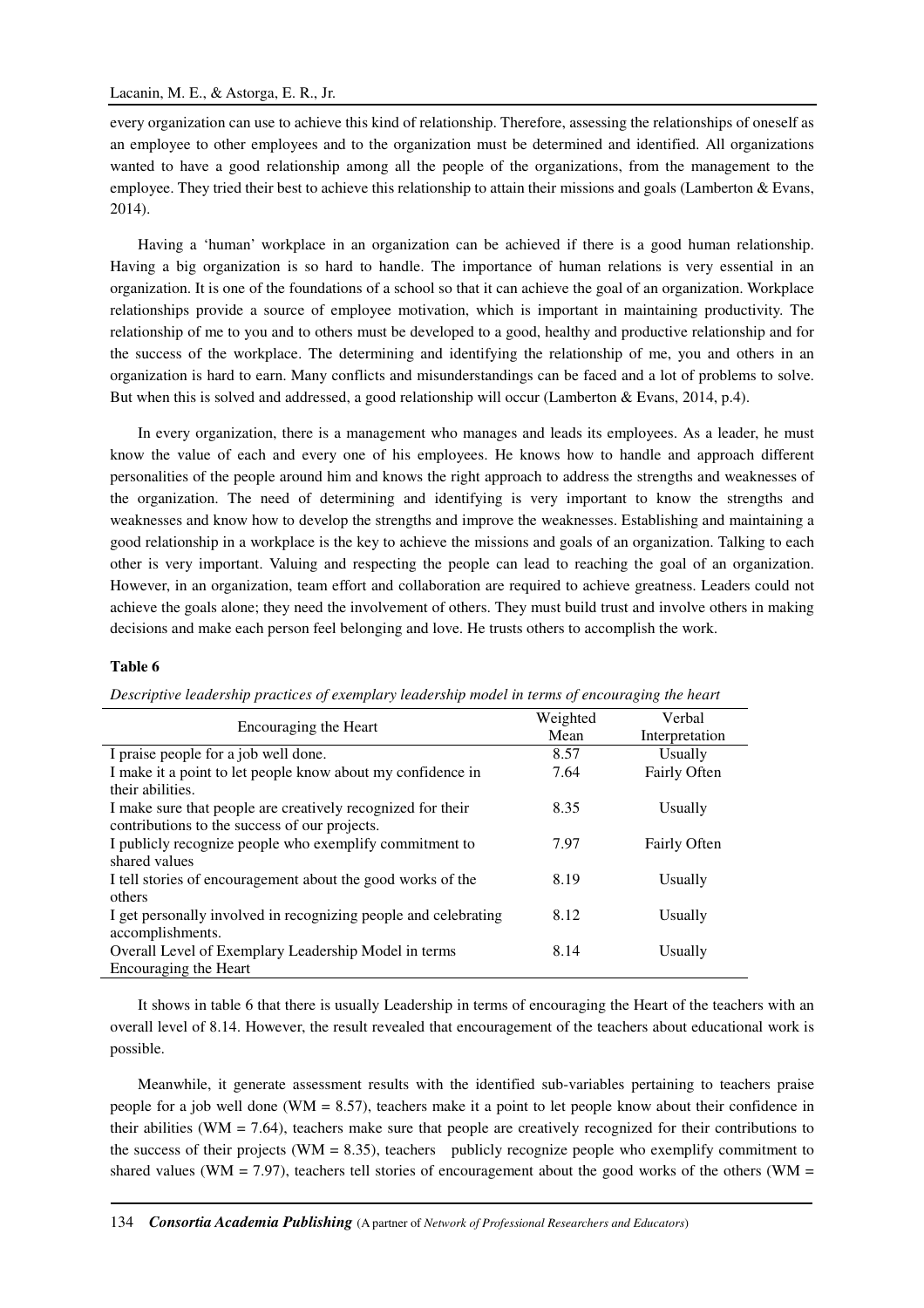8.19), and teachers get personally involved in recognizing people and celebrating accomplishments (WM = 8.12).

Indeed, in every organization, there is a management who manages and leads its employees. As a leader, he must know the value of each and every one of his employees. He knows how to handle and approach different personalities of the people around him and knows the right approach to address the strengths and weaknesses of the organization. The need of determining and identifying is very important to know the strengths and weaknesses and know how to develop the strengths and improve the weaknesses. Establishing and maintaining a good relationship in a workplace is the key to achieve the missions and goals of an organization. Talking to each other is very important. Valuing and respecting the people can lead to reaching the goal of an organization.

If so, Leaders must recognize the contribution of others in achieving their vision. It is very hard, exhausting and frustrating to make the organization on top, and the leader cannot do this alone without the help of his members. A leader must believe in the abilities and talents of others, appreciate and acknowledge the accomplishments they have done to the organization.

## *4.3 What significant relation exists between the Five Practices of Exemplary Leadership Model and teaching performance?*

Table 7 provides a summary table of correlation between Respondents Leadership Practices and their Teaching Performance.

## **Table 7**

*Summary table of correlation between respondents' leadership practices and their teaching performance* 

| Leadership<br>Practices | Computed<br>Chi-Square | df | $p$ -Value<br>$(2\t{-sided})$ | Verbal Interpretation | Decision Rule |
|-------------------------|------------------------|----|-------------------------------|-----------------------|---------------|
| Modeling                | $22.355^a$             | 28 | .765                          | Not significant       | Accept $H_0$  |
| Inspiring               | 47.439a                | 27 | .009                          | Very significant      | Reject $Ho$   |
| Challenging             | $35.774$ <sup>a</sup>  | 27 | .120                          | Not significant       | Accept $H_0$  |
| Enabling                | 20.903 <sup>a</sup>    | 25 | .698                          | Not significant       | Accept $H_0$  |
| Encouraging             | $18.440^{\rm a}$       | 24 | .781                          | Not significant       | Accept $H_0$  |
| $\star$ $0.01$          |                        |    |                               |                       |               |

 $*\alpha = 0.01$ 

As reflected in the table, the correlation between respondents' leadership practices and their teaching performance. In this study, it used Chi-Square to measure the relationship of the two variables. The *p*-value of the Chi-Square Statistic, should be less than 0.01 which is the alpha level with 95% confidence level. The data indicates that four of the Five Models of Exemplary Leadership Practices of Kouzes and Posner, which are Model the Way, Challenge the Process, Enabling Others to Act and Encourage the Heart, have no significant relationship between the leadership practice and their teaching performance. The null hypothesis that there is no significant relationship between the two variables is accepted. This means that as the teaching performance of the teachers goes higher, they do not utilize or apply the leadership practices more often, and as their teaching performance goes lower, they do not utilize these leadership practices less often.

Based on the result of the correlation between leadership practices and teaching practices, it shows that only one of Five Leadership Practices has a very significant relationship between the teacher's performance and the leadership practice which Inspires a Shared Vision. The null hypothesis has no significant relationship between the leadership practices and the teacher's performance. The result shows that the variables have a very significant relationship. This means that as the teaching performance of the teachers goes higher, they utilize or apply the leadership practices more often, and as their teaching performance goes lower, they utilize these leadership practices less often. Overall, the result shows that there is no significant relationship between the leadership practices and teacher's performance. It means that a teacher can perform well even if he/she does not often use the leadership practices. On the other hand, the high ratings of teaching performance are not a good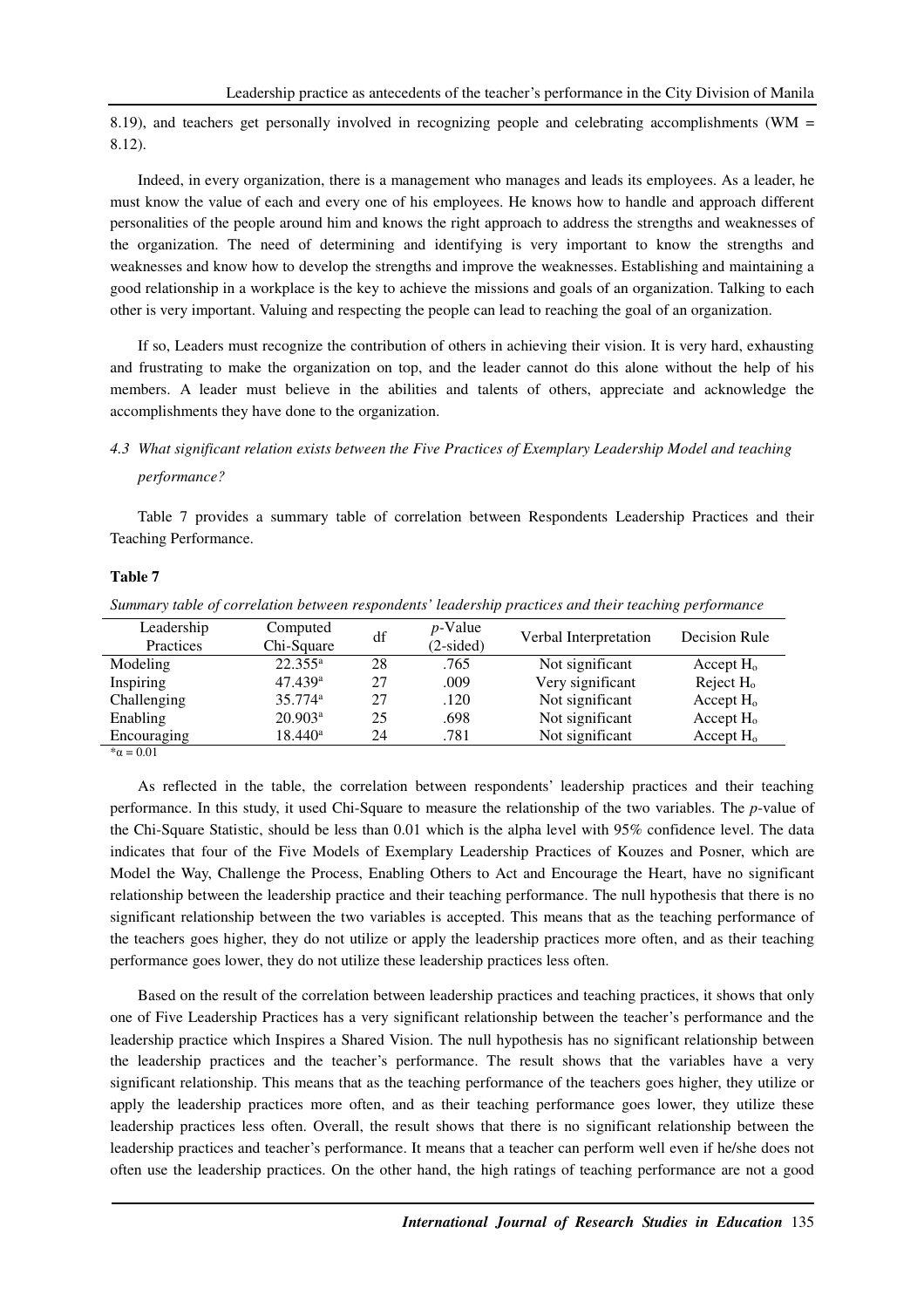indicator to measure the leadership practices of the teachers.

In the journal written by Sherman (2016), when the values of a person conflict with the organization, it is difficult to achieve the leadership practice of modeling the way. The value of the leaders can be personal but it needs to be matched and balanced with those of the organization. The team is achieving shared values, and as a leader, they are expected to set an example or model the right way so that other members will follow correctly.

In the study of Jay (2014), one of the main goals of a school is to provide and attain academic excellence to all the students. To achieve this, all the members of the school must work as one and do their best to make a positive outcome for the students' performance. They have a shared vision that they are aiming to achieve. Also, to achieve this, a school needs a good leader to develop and maintain the good quality of education that the school promised to all of his stakeholders. This leader provides direction for the school, the instructions and to its people. His leadership involves showing the employees how to work effectively and perform and complete their duties and responsibilities.

According to Oracion (2014), teacher leadership in the Philippine setting offers a real possibility of looking at school leadership through an alternative lens that challenges traditional or conventional positions of formal leadership and comfortable conformity. However, the Philippine public school will depend on the preparedness and capability of the principal and other formal teachers to lead. The confidence and capability of the principals recognizes that leadership's main role is to develop leadership in others. In this study, it recommended recognizing teacher leadership in the country's education reform agenda, encouraging teacher leaders to accept leadership work and giving attention to development programs for teacher leaders and principals.

According to Aunga and Masare (2014), the ideas and opinions of other co-workers are important. Giving them a chance to express their feelings about something should be visible to feel their belongingness to the group. Lamberton and Evans (2014), emphasize that allowing and considering the participation and the decision making of others to achieve the missions and objectives of the school. The relationship of me to you and to others must be developed to a good, healthy and productive relationship for the success of the workplace. The determining and identifying the relationship of me, you and others in an organization is hard to earn. Many conflicts and misunderstandings can be faced and a lot of problems to solve. But when this is solved and addressed, a good relationship will occur.

## *4.4 Based on the findings of the study, what leadership enhancement program may be recommended to improve the leadership practices of the teachers?*

Based on the findings of the study, it comes up with a plan that will improve and develop the leadership practices of the teachers. Table 13 shows a leadership enhancement plan to strengthen the leadership practice of the teachers. With a general objective of strengthening the leadership practices of the public elementary school teachers in the Division of Manila, this plan involves all the people in a school organization such as the principal, the master teachers and the teachers. It will be facilitated by qualified persons who are experts in their field of specialization. These persons were tapped to share their knowledge and expertise not only to the teachers but also the whole school organization to help them improve their leadership practices and their performance as well. It will run for the whole school year from June to April. It plans to improve the leadership skill for excellence and develop yourself personally.

 The objectives of this plan were based on the Five Exemplary Model of Leadership Practices. The activities and strategies in each leadership practice focus on the improvement and development of each practice. 100% successful outcome is expected in every activity in the enhancement plan.

*Rationale***:** The Leadership Enhancement Plan is a broad-based plan that will enhance the leadership practices of the public elementary school teachers in the Division of Manila. The plan comprises of programs and activities, each addressing the Five Practices of Exemplary Leadership Model which are Model the Way, Inspire a Shared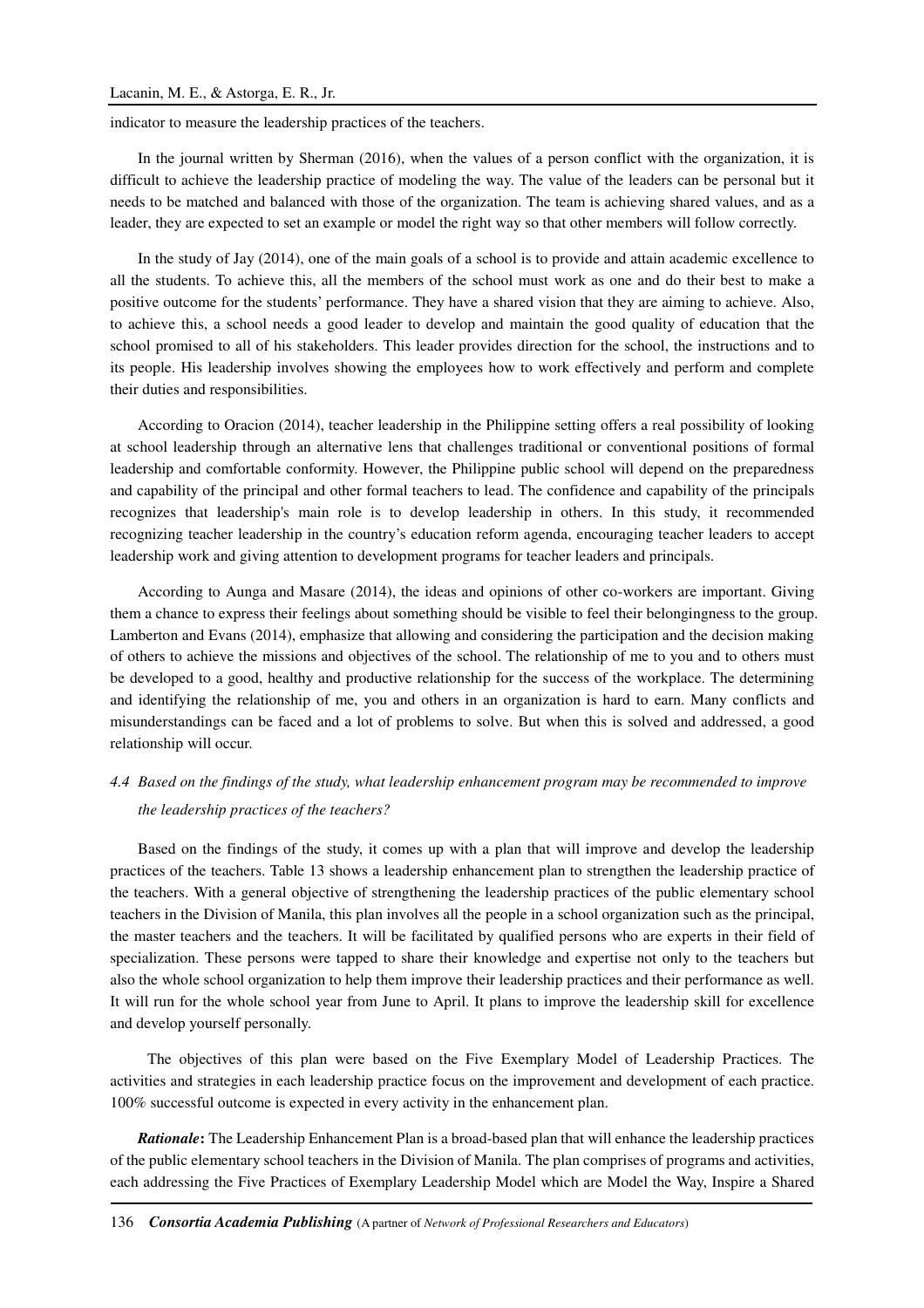Vision, Challenge the Process, Enable Others to Act and Encourage the Heart, which can help to improve their teaching performance to provide a quality education to the students. This plan reflects the needs of the teachers for their development and improvement of their leadership practices and has an opportunity to put them into practice.

*General Objective:* The purpose of this Leadership Enhancement Plan is to strengthen the leadership practices of the public elementary school teachers in the Division of Manila.

## **Table 8**

## *Leadership enhancement plan*

| Leadership          | School                    |                                        | Activities/                                    | Time                 | Persons                  | <b>Budget</b>          | Resource           | <b>Success</b>        |
|---------------------|---------------------------|----------------------------------------|------------------------------------------------|----------------------|--------------------------|------------------------|--------------------|-----------------------|
| Practice            | Improvement               | Objectives                             | <b>Strategies</b>                              | Frame                | Involvement              | and                    | Speaker            | Indicator             |
| Inspire a           | Area<br>Leadership        | To visualize the                       | Express vision to others                       | July                 | Princi-pal               | Materials<br>Professio | Rita A.            | 100% of               |
| Shared              | Skills for                | future by                              | through communicating at                       | $(3 - 5)$            | Master                   | nal Fee                | Aranda,            | mutual                |
| Vision              | Excellence and            | imagining                              | the personal level.                            | hrs per              | Tea-chers                |                        | EdD                | commitme              |
|                     | Personal                  | exciting                               |                                                | Session)             | All Teachers             | <b>Snacks</b>          | - Director         | nt to a               |
|                     | Development               | possibilities and                      | Self-reflection to assess                      |                      |                          |                        | of                 | common                |
|                     |                           | engaging others in<br>a common vision. | self-goal or vision                            |                      |                          | Materials              | Graduate<br>School | purpose               |
|                     |                           |                                        |                                                |                      |                          |                        | National           |                       |
|                     |                           |                                        |                                                |                      |                          |                        | University         |                       |
| Model the           |                           | To clarify all the                     | Staff empowerment/                             | Septemb              | Principal                | Professio              | Eriberto R.        | 100%                  |
| Way                 |                           | shared values and                      | mentorship                                     | er                   | Master                   | nal Fee                | Astorga,           | clear                 |
|                     |                           | goals and set them                     |                                                | $(3 - 5)$            | Teachers                 |                        | EdD.               | about their           |
|                     |                           | as an example by                       | Use analytical thinking to                     | hrs per              | All Teachers             | Snacks                 |                    | values and            |
|                     |                           | aligning actions<br>with shared values | identify areas for<br>improvement to achieve   | Session)             |                          | Materials              |                    | beliefs               |
|                     |                           | and goals.                             | the shared goals and values                    |                      |                          |                        |                    |                       |
|                     |                           |                                        |                                                |                      |                          |                        |                    |                       |
|                     |                           |                                        | Monitor trends advocating                      |                      |                          |                        |                    |                       |
|                     |                           |                                        | for improvements to                            |                      |                          |                        |                    |                       |
|                     |                           |                                        | practice policy and best                       |                      |                          |                        |                    |                       |
| Challenge           | Leadership                | To search and                          | practices.<br>Build or create meaningful       | Novemb               | Principal                | Professio              |                    | 100%                  |
| the Process         | Skills for                | seize for                              | strategies to solve the                        | er                   | Master                   | nal Fee                |                    | leading               |
|                     | Excellence and            | opportunities and                      | problem effectively.                           | $(3 - 5)$            | Teachers                 |                        |                    | in the                |
|                     | Personal                  | look forward to                        |                                                | hrs per              | All Teachers             | <b>Snacks</b>          |                    | face of               |
|                     | Development               | innovative                             | Challenge one to<br>contribute to groups.      | Session)             |                          | Materials              |                    | challenge             |
|                     |                           | improvements.                          | Allow them to learn more                       |                      |                          |                        |                    | ${\bf S}$             |
|                     |                           | To take risks and                      | from others by making                          |                      |                          |                        |                    |                       |
|                     |                           | learn from all the                     | mistakes and allow the                         |                      |                          |                        |                    |                       |
|                     |                           | good and bad                           | group to correct it.                           |                      |                          |                        |                    |                       |
|                     |                           | experiences.                           |                                                |                      |                          |                        |                    |                       |
| Enable<br>Others to | Leader-ship<br>Skills for | To promote<br>collaboration and        | Develop a mentorship<br>program for those who  | January<br>$(3 - 5)$ | Principal<br>Master      | Professio<br>nal Fee   |                    | 100%<br>impleme       |
| Act                 | Excel-lence               | build trust and                        | need help especially those                     | hrs per              | Teachers                 |                        |                    | nting                 |
|                     | and Personal              | strong                                 | teachers who are newly                         | Session)             | All Teachers             | <b>Snacks</b>          |                    | co-operat             |
|                     | Develop-ment              | relationships with                     | hired.                                         |                      |                          |                        |                    | ive goals             |
|                     |                           | others.                                |                                                |                      |                          | Materials              |                    | and build             |
|                     |                           |                                        | Develop teamwork skills                        |                      |                          |                        |                    | relationsh            |
|                     |                           | To motivate and<br>encourage others    | by giving other members a<br>role in the team. |                      |                          |                        |                    | ips based<br>on trust |
|                     |                           | by increasing                          |                                                |                      |                          |                        |                    |                       |
|                     |                           | self-determination                     |                                                |                      |                          |                        |                    |                       |
|                     |                           |                                        |                                                |                      |                          |                        |                    |                       |
| Encourage           |                           | To recognize all                       | Build a stronger                               | March                | Principal                | Professio              |                    | 100%                  |
| the Heart           |                           | contributions and<br>always appreciate | mentorship relationship                        | $(3 - 5)$            | Master                   | nal Fee                |                    | encourag              |
|                     |                           | an individual's                        | with my team leader.                           | hrs per<br>Session)  | Teachers<br>All Teachers | Snacks                 |                    | ement to<br>other     |
|                     |                           | excellence.                            | Work on building stronger                      |                      |                          |                        |                    | member                |
|                     |                           |                                        | relationships with                             |                      |                          | Materials              |                    | to carry              |
|                     |                           |                                        | colleagues by recognizing                      |                      |                          |                        |                    | on in                 |
|                     |                           |                                        | the contributions of others                    |                      |                          |                        |                    | difficult             |
|                     |                           |                                        | to the team.                                   |                      |                          |                        |                    | situations            |
|                     |                           |                                        | Engage in reflective                           |                      |                          |                        |                    |                       |
|                     |                           |                                        | listening, small talks to                      |                      |                          |                        |                    |                       |
|                     |                           |                                        | build rapport in a team.                       |                      |                          |                        |                    |                       |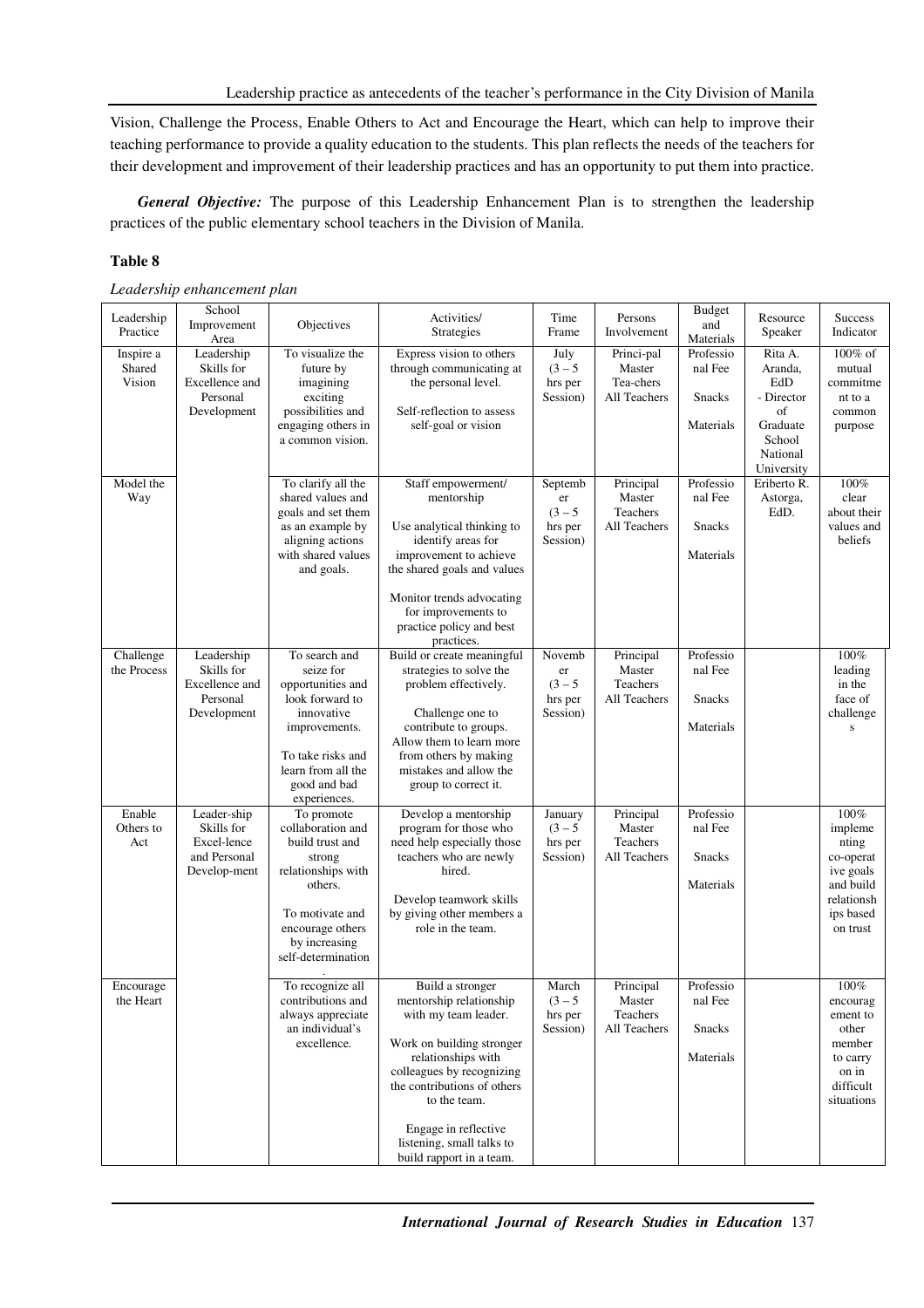### **5. Conclusion and recommendations**

Assessing oneself regarding their effectiveness and efficiency as a teacher's leadership is very important for an organization. Their awareness of this can be their motivation to improve themselves as a leader. Also, it will help to develop and improve their school in achieving their goals. The strengths and weaknesses of leaders in an organization should be identified to address the needs and to improve the good quality to develop.

In the study, it shows that the teachers can perform well even if he/she does not utilize the leadership practices. Four out of the Five Leadership Practices of Exemplary Model have no significant relationship to the teaching performance of the teachers; therefore, the high or low rating of the teacher's teaching performance is not an indicator to assess their leadership practices. Teachers who manifest these four leadership practices such as having credibility and integrity in modeling the way; accepting and taking the risks and challenges; encouraging collaboration and strengthening others; and acknowledging and recognizing the contributions of others will not affect their performance as a teacher.

In this study, the leadership practice Inspire a Shared Vision has a significant relationship to the teaching performance of the teachers. As their performance goes higher, this leadership practice is utilized more often. At the same time, as the performance goes lower, it affects the leadership practice less often. The teacher who envisions and plans the future while others aim a shared vision can help the teaching performance of the teachers to improve (Jay, 2014). They are targeting one goal and because of this, they should perform well to achieve this goal. The organizations' goal and vision are their inspiration to perform well and enhance their skills and performance as a teacher.

Based on the conclusions, the following are recommended to address the needs and concerns of this study:

- $\triangleright$  The conceptualized enhancement program for teachers regarding their leadership practices can be adopted by the Educational Leaders with their Educational Environment.
- $\triangleright$  School Administrators and teachers should be self-motivated and committed to continually upgrade their educational and professional qualifications in participating in different courses and training/seminars that are relevant to their field of specialization.
- $\triangleright$  The teachers should be updated in earning more units in Continuing Professional Development packages provided by DepEd and NEAP (National Educators Academy of the Philippines).
- $\triangleright$  The School Administrators and teachers of the selected schools should continue to enhance their collaborative leadership skills by objectively understanding their strengths and weaknesses and by addressing performance gaps based on the lowest ratings given through respondents.
- $\triangleright$  School Administrators should continually seek feedback about their collaborative leadership skills from a spectrum of leaders and followers: their superiors, subordinates, peers and mentors. This researcher believes that the effective practice of collaborative leadership skills is an important factor in increasing school effectiveness.
- $\triangleright$  The School Administrators should use reflective practice and to listen to the teacher's voice to maximize their level of effectiveness as leaders. All requisites for skill and competency should be included in school seminars, training and Learning Action Cells in the schools.
- $\triangleright$  School Administrators should focus on boosting teacher motivation. They should discover what matters to teachers and how to best motivate them for sustained and improved level of school performance. They should be aware of varied motivators, particularly rewards such as self-respect, responsibility and a sense of accomplishment to be gained.
- $\triangleright$  There is a need for school administrators and teachers to develop their collaborative leadership skills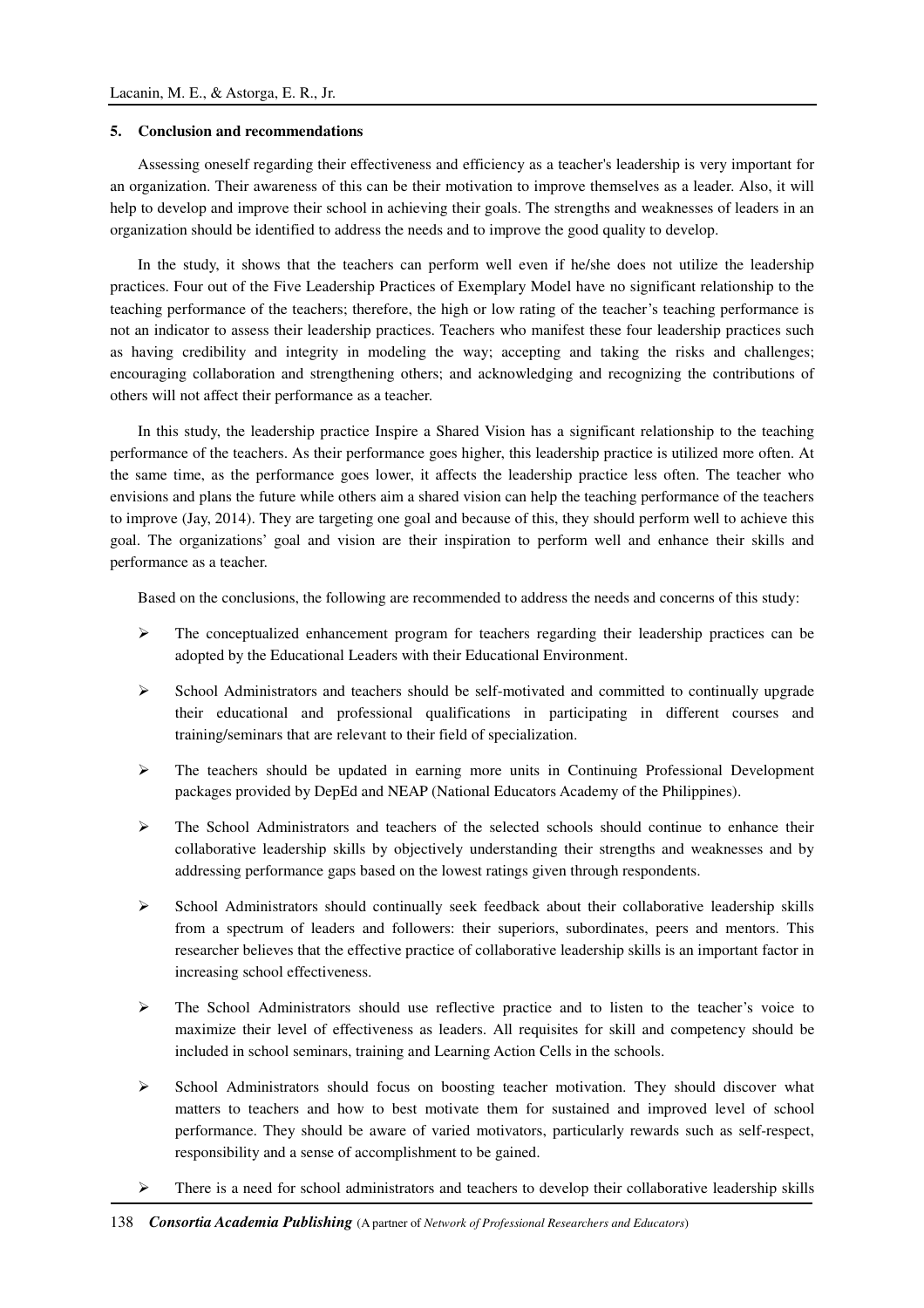using a design about professional development plans for teachers at the school level and other integrated systems for leaders and teachers' opportunities for growth and development.

 $\triangleright$  The conceptualized Leadership Enhancement Plan presented in this study is hereby enjoined for better results and other related further study.

## **6. References**

- Amy M., et al. (2011). *Improving student learning by supporting quality teachers, key issues, effective strategies*. Editorial Projects in Education.
- Atsebeha, A. (2016). *Principals' leadership styles and their effects on teachers' performance in the Tigray Region of Ethiopia*. University of South Africa.
- Aunga, D., & Masare, O. (2017). Effect of leadership styles on teacher's performance in primary schools of arusha district Tanzania 2017. *International Journal of Educational Policy Research and Review, 4*(4), 42-52.
- Avalos, B. (2010). *Teacher professional development in teaching and teacher education over ten years.* Centre for Advanced Research in Education. https://doi.org/10.1016/j.tate.2010.08.007
- Avolio, B., Walumbwa, F., & Weber, T. J. (2009). Leadership: Current theories, research, and future directions. *Management Department Faculty Publications*. https://doi.org/10.1146/annurev.psych.60.110707.163621
- Campbell, C. (2011). *Leadership and its impact on supervision being an effective supervisor; Learned behavior or innate characteristic*. Research Papers. Paper 54. http://opensiuc.lib.siu.edu/gs\_rp/54
- Darling-Hammond, L., Hyler, M. E., & Gardner, M. (2017). *Effective teacher professional development.* Palo Alto, CA: Learning Policy Institute.
- Darling-Hammond, L., Hyler, M., & Gardner, M. (2017). *Effective teacher professional*. Development Learning Policy Institute.
- del Castillo, F. (2021). Leadership: Towards equitable COVID-19 vaccination. *Journal of Public Health, 43*(2), 346–347. https://doi.org/10.1093/pubmed/fdab051
- del Monte, J. (2013). *High-quality professional development for teachers: Supporting teacher training to improve student learning*. https://www.americanprogress.org/
- Derivan, G. (2016). *Personalizing teacher needs*. George Lucas Educational Foundation.
- Goewey, D. F. (2012). *Examining the Kouzes and Posner leadership practices of elementary principals in central New York*. Education Doctoral. Paper 9.
- Graybeal, K. D. (2015). *A comparison of principals' and teachers' scores on the leadership practices inventory and the Purdue teacher opinionaire*. Electronic Theses and Dissertations. Paper 2482. http://dc.etsu.edu/etd/2482
- Green, D. (2017). *If education is going to improve, we must work on improving initial teachers*. Training Hightower.
- Harrison, C., & Killion, J. (2013). *Ten roles for teacher leaders*. ASCD.
- Hernando-Malipot, M. (2017). Teachers' performance in licensure exam declining-study. *Manila Bulletin*.
- Jay, A. (2014). *The principals' leadership style and teachers performance in secondary schools of Gambella Regional State*. Institute of Education and Professional Development Studies, Department of Educational Planning and Management, Jimma, Ethiopia.
- Katzenmeyer, M., & Moller, G. (2009). *Awakening the sleeping giant: Helping teachers develop as leaders.* Thousand Oaks, CA: Corwin Press.
- Koedel, C., et al. (2015). *The impact of performance ratings on job satisfaction for public school teachers*. Tennessee Consortium on Research, Evaluation and Development (the Consortium) at Vanderbilt University's Peabody College.
- Kouzes, J. M., & Posner, B. Z. (2013). *Leadership practices inventory* (4th ed.). http://www.leadershipchallenge.com
- Lamberton, L., & Minor-Evans, L. (2013). *Human relations: Strategies for success*.